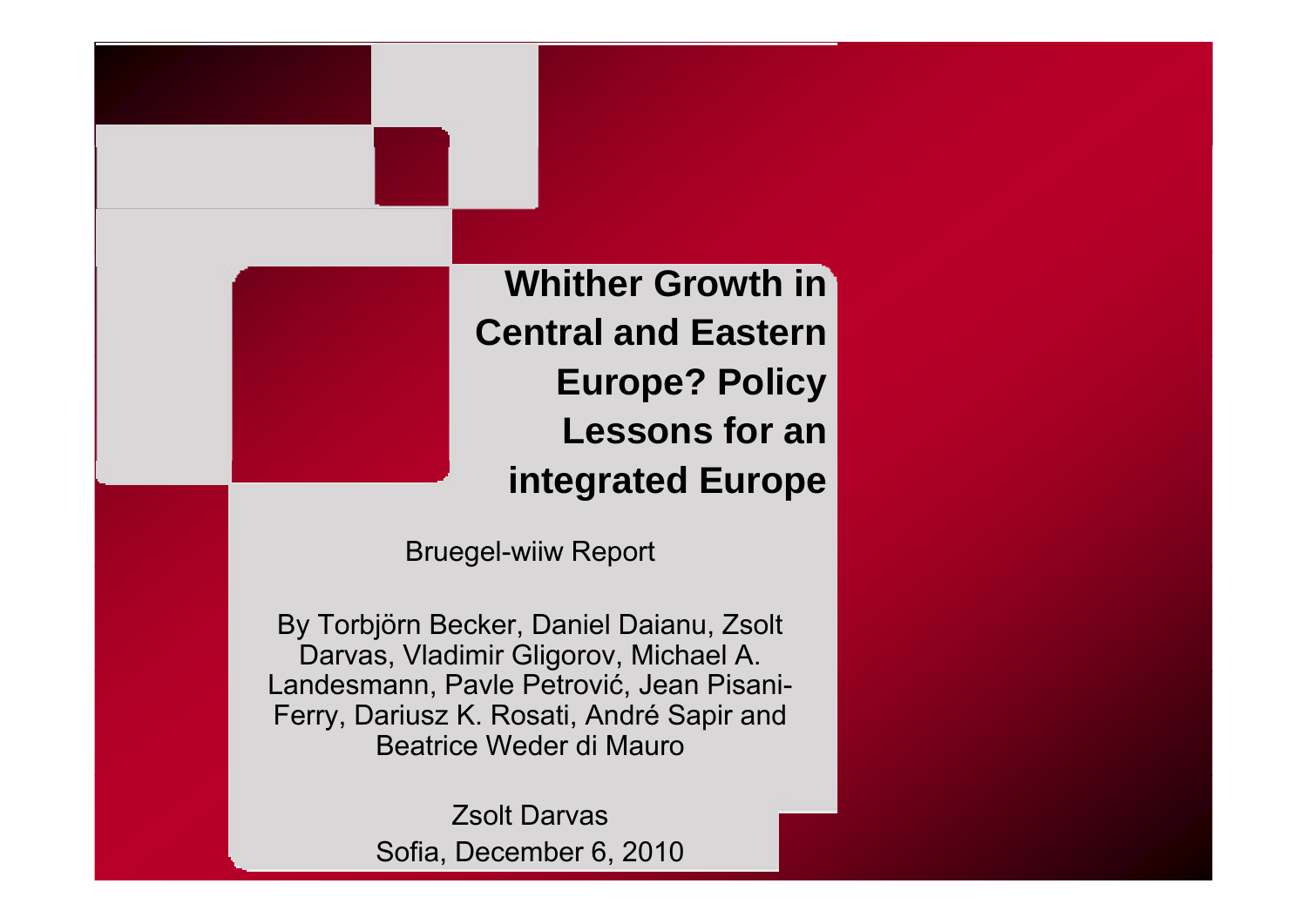

- •Is Emerging Europe's growth model broken?
- $\bullet$  How should growth strategies change to help the region embark on renewed catching-up?
- Policy implications at EU and national level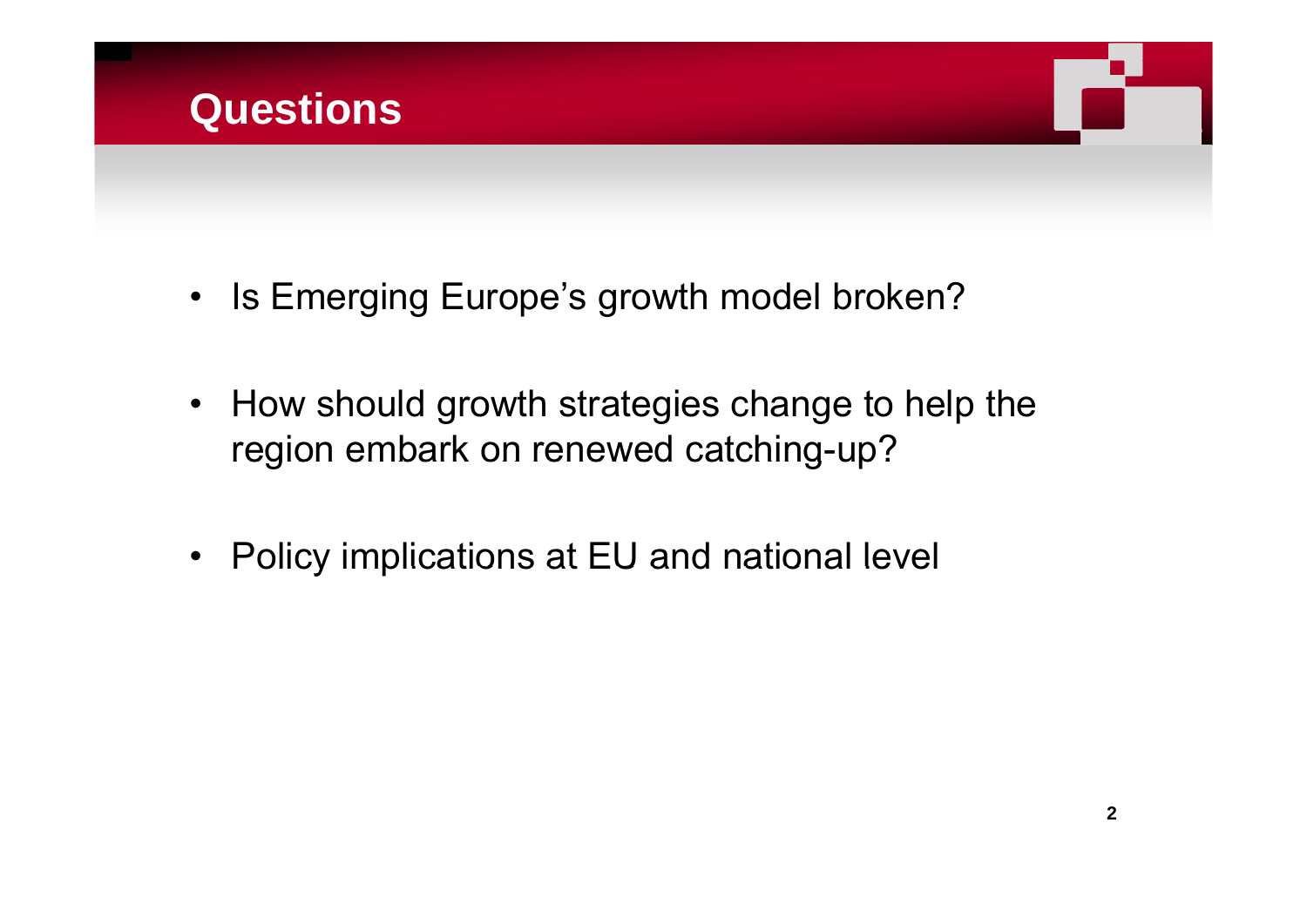# **What 'growth model'?**

- •• In the last decade the region experimented with unique **model of growth through integration into the EU**
- • **Key features**
	- Strong institutional anchoring
	- Trade and FDI integration
	- Financial integration (downhill capital flows)
	- (Labour mobility)
- $\bullet$  **Made considerable sense in view of initial conditions**
	- Foster institutional build-up after transition
	- Substitute lack of domestic saving by foreign saving
	- Make use of wealth of human capital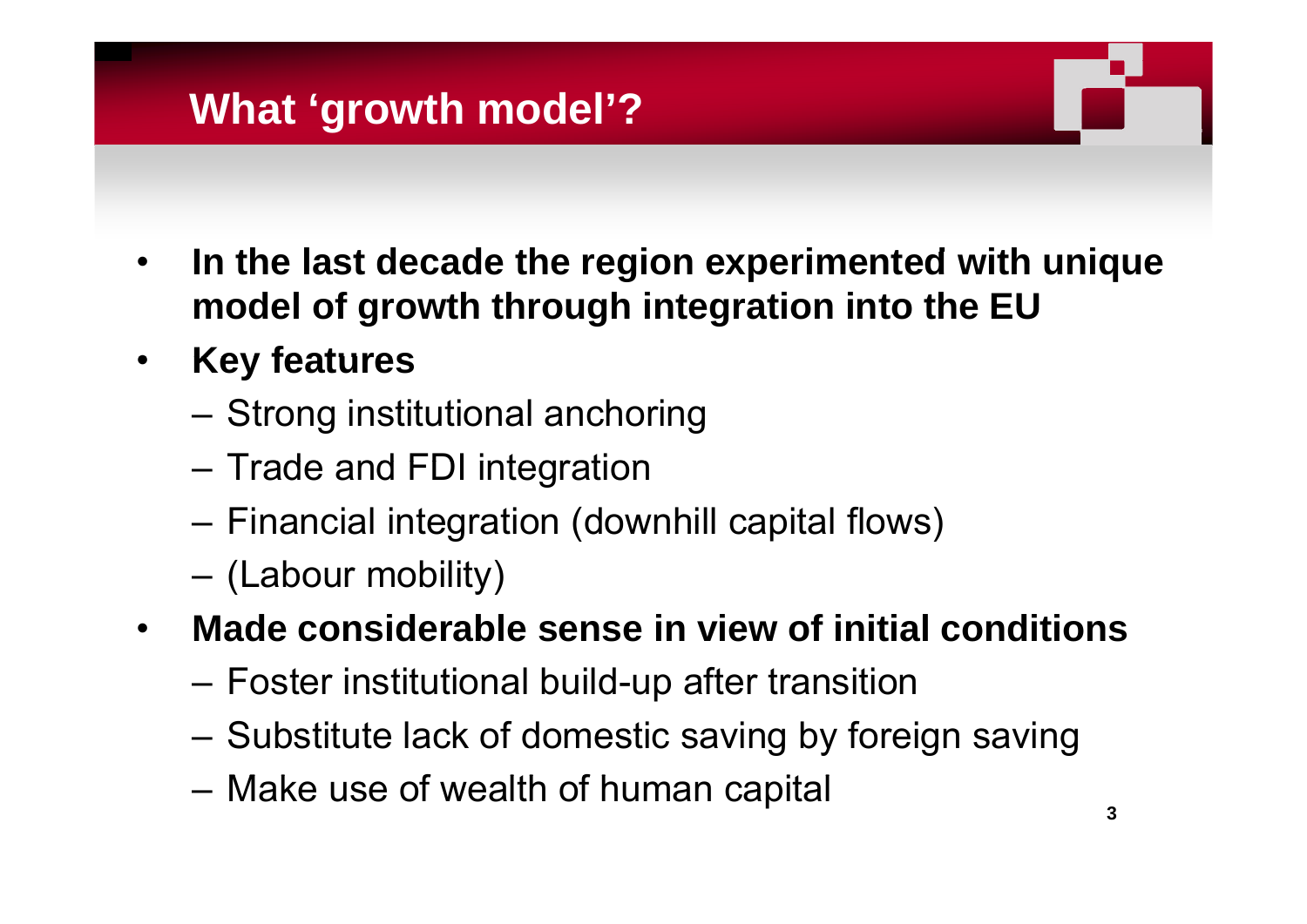# **Broken?**

- • Crisis resulted in much more severe slowdown, weaker recovery than in the rest of emerging world (Poland & Albania excepted)
- •Elsewhere (Asia, Latin America) such crises led to major questioning and policy changes
- •Questions here too:
	- – Was Emerging Europe wrong to rely on foreign savings at a time other emerging economies were doing the opposite?
	- Has EU framework been a blessing or a curse?
	- Wrong model or policies inadequate to the model?
	- What needs to be changed?  $4^2$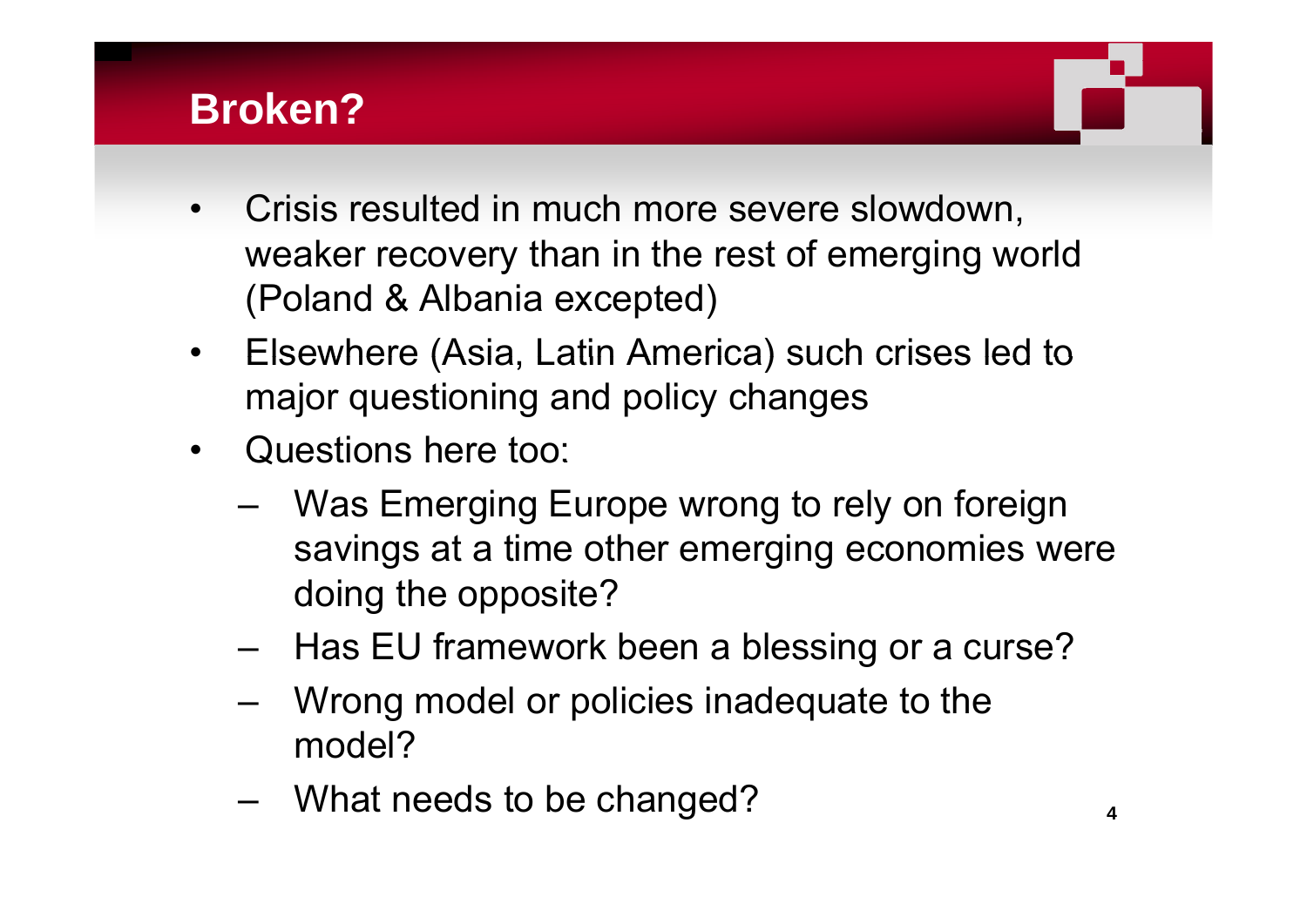# **Stylised facts**

### **GDP, 2008 Q3 = 100 (2005 Q1–2010 Q2)**



**CE-5:** Czech Republic, Hungary, Poland, Slovakia and Slovenia

#### **Baltic/Balkan-5:**

Bulgaria, Estonia, Latvia, Lithuania and Romania

**Asia-6:** Indonesia, Korea, Malaysia, and Thailand

#### **Latam-7:**

Argentina, Brazil, Chile, Columbia, Ecuador, Mexico and Uruguay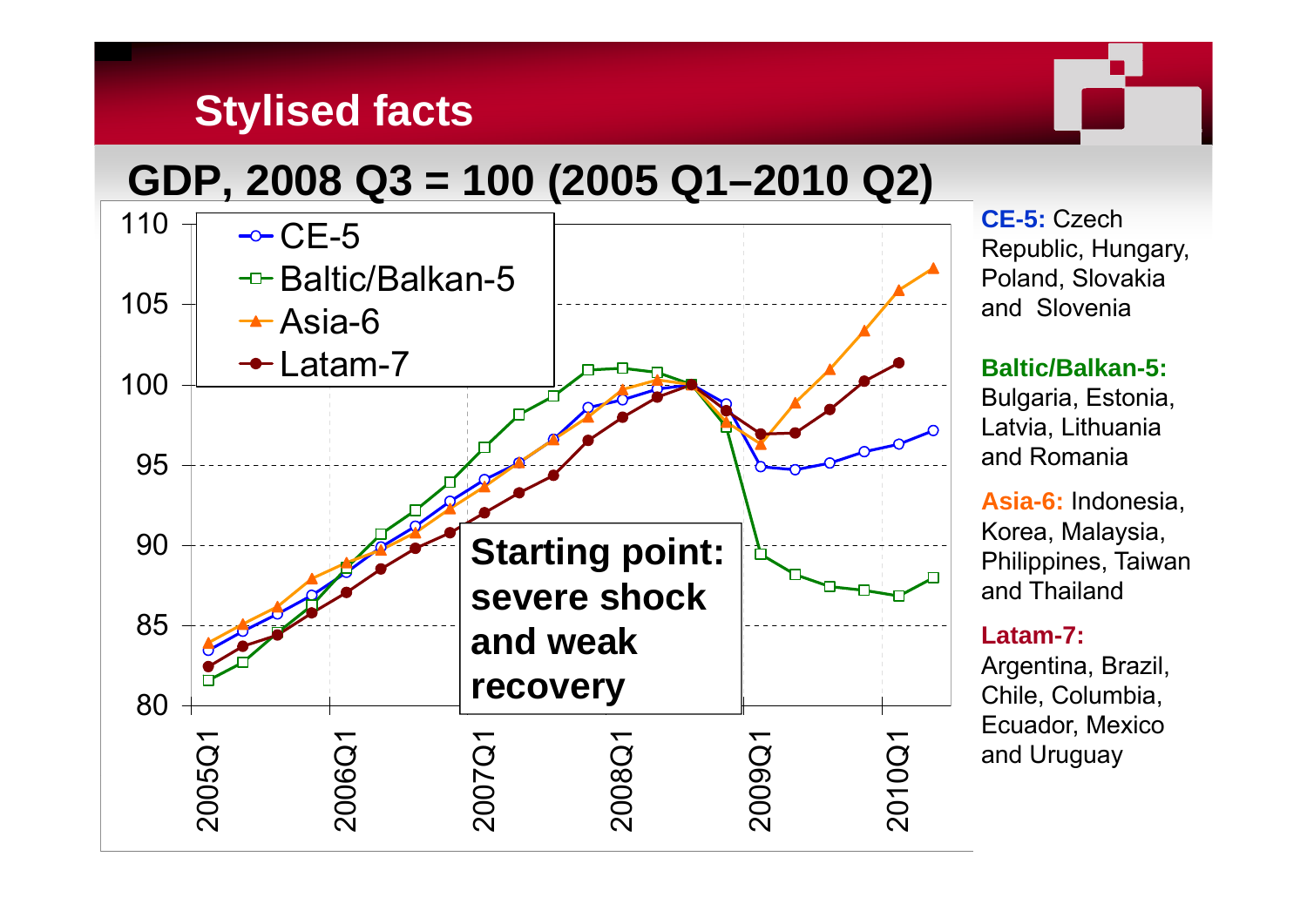# **IMF Outlook till 2015**

#### IMF Oct 2010 WEO projections



**CE-5:** CzechRepublic, Hungary, Poland, Slovakia and Slovenia

#### **Baltic/Balkan-5:**

Bulgaria, Estonia, Latvia, Lithuania

**Asia-6:** Indonesia, Korea, Malaysia, Philippines, Taiwan and Thailand

#### **Latam 8: -**

Argentina, Brazil, Chile, Columbia, Ecuador, Mexico,  $\frac{5}{5}$  Peru and Uruguay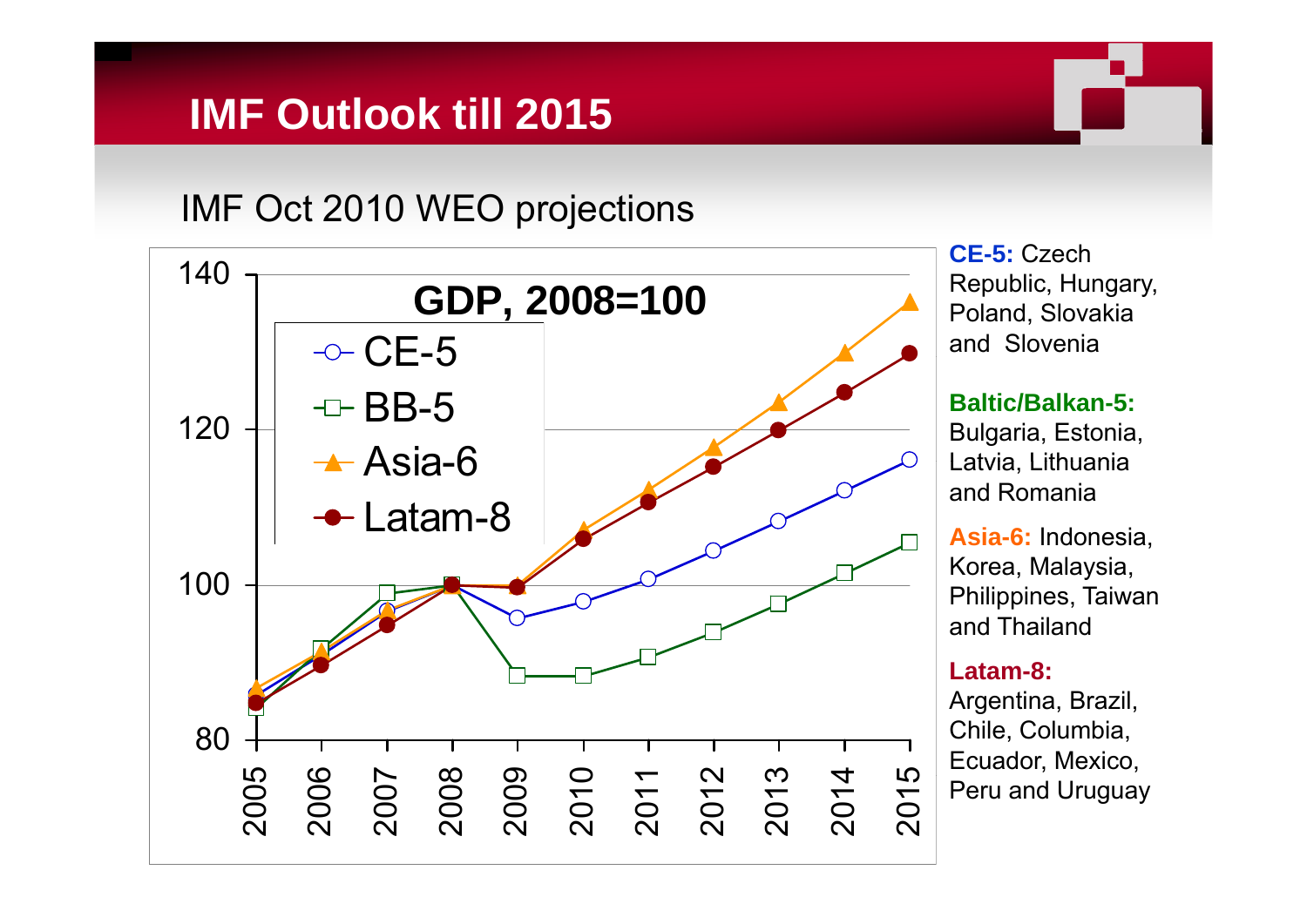# **Common characteristics 1: Net private financial flows: larger than elsewhere**

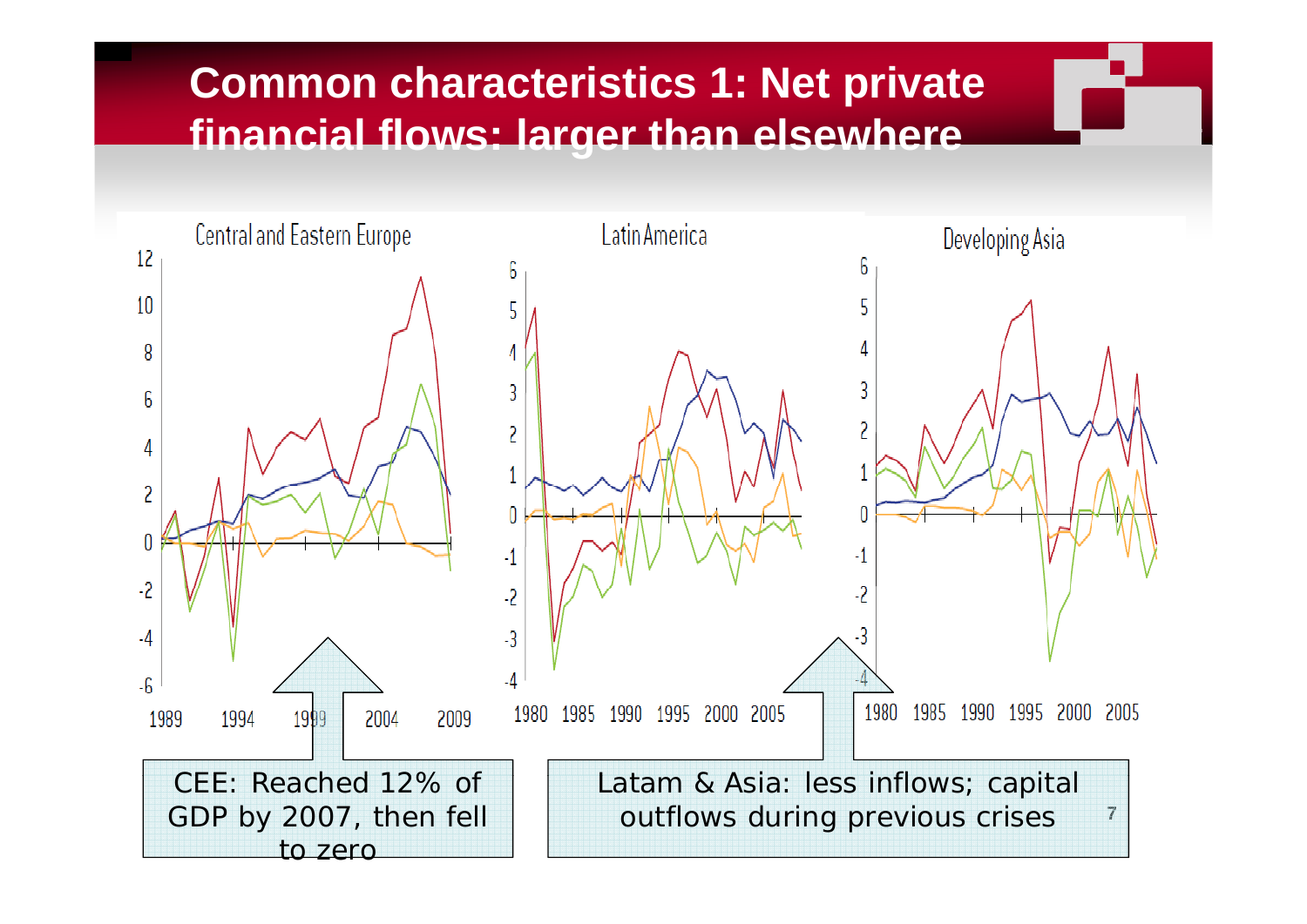# **Common characteristics 2: Reliance on foreign savings**

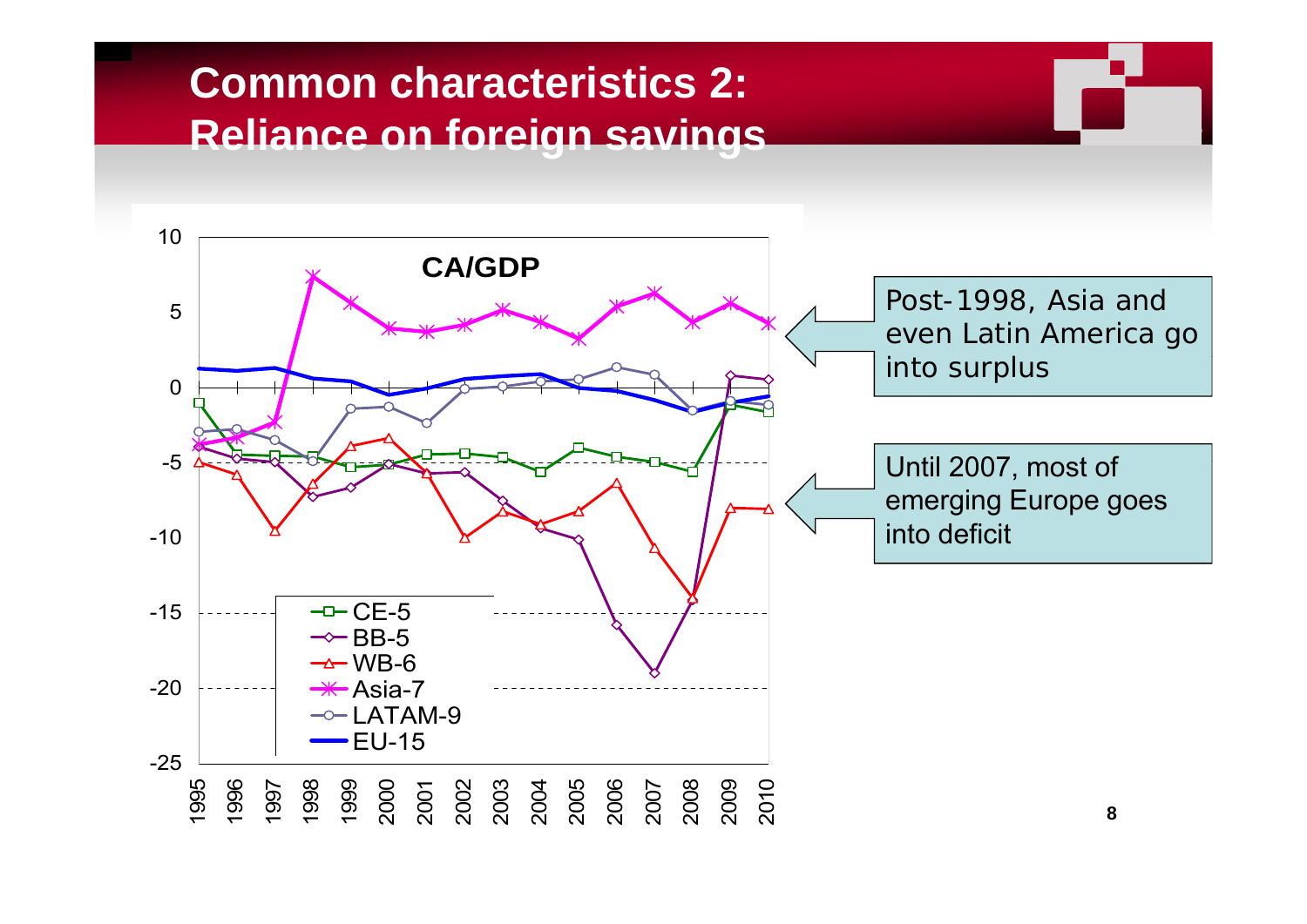# **Common characteristics 3: Credit booms**

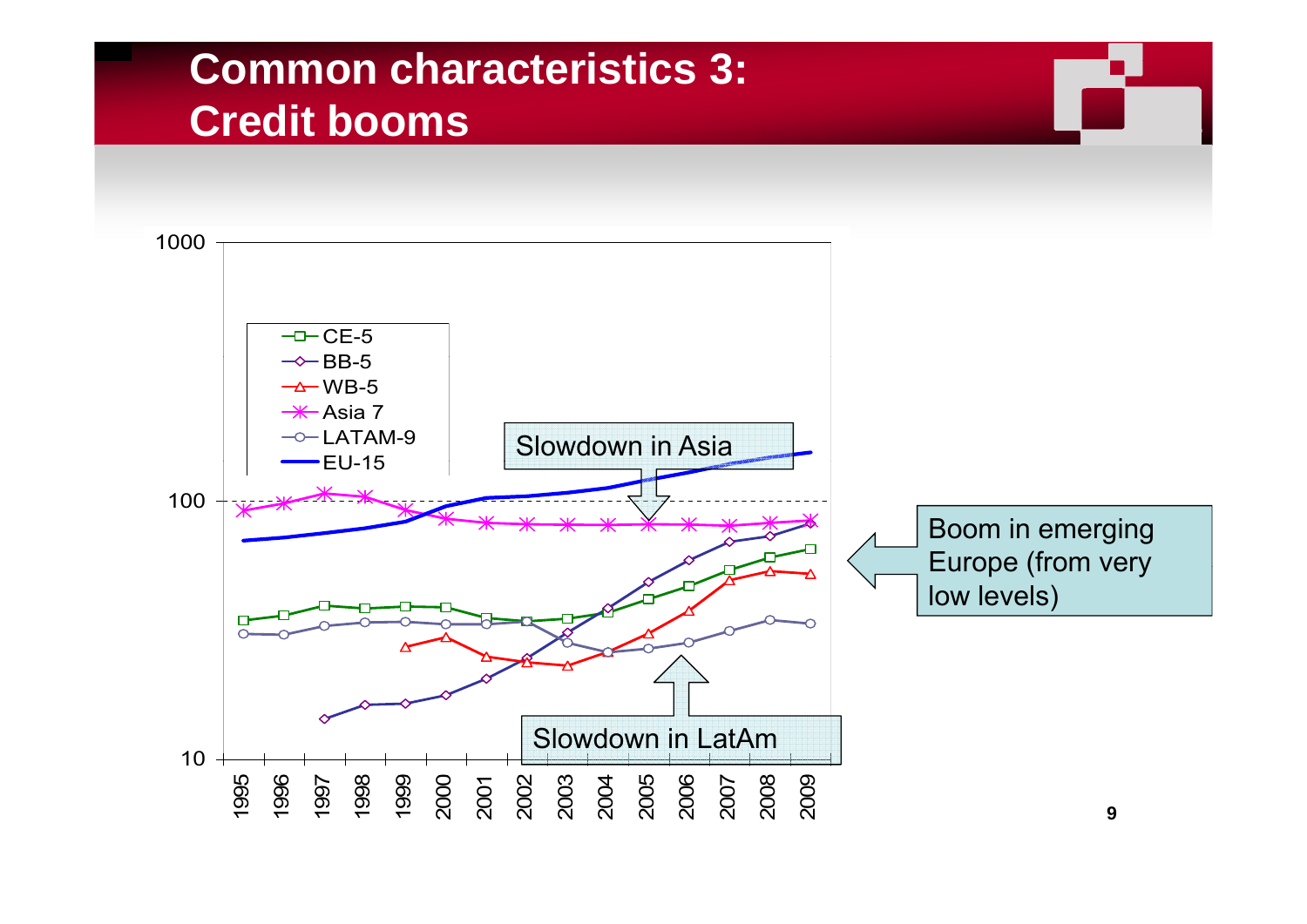# **Common characteristics 4: It's not mostly fiscal!**

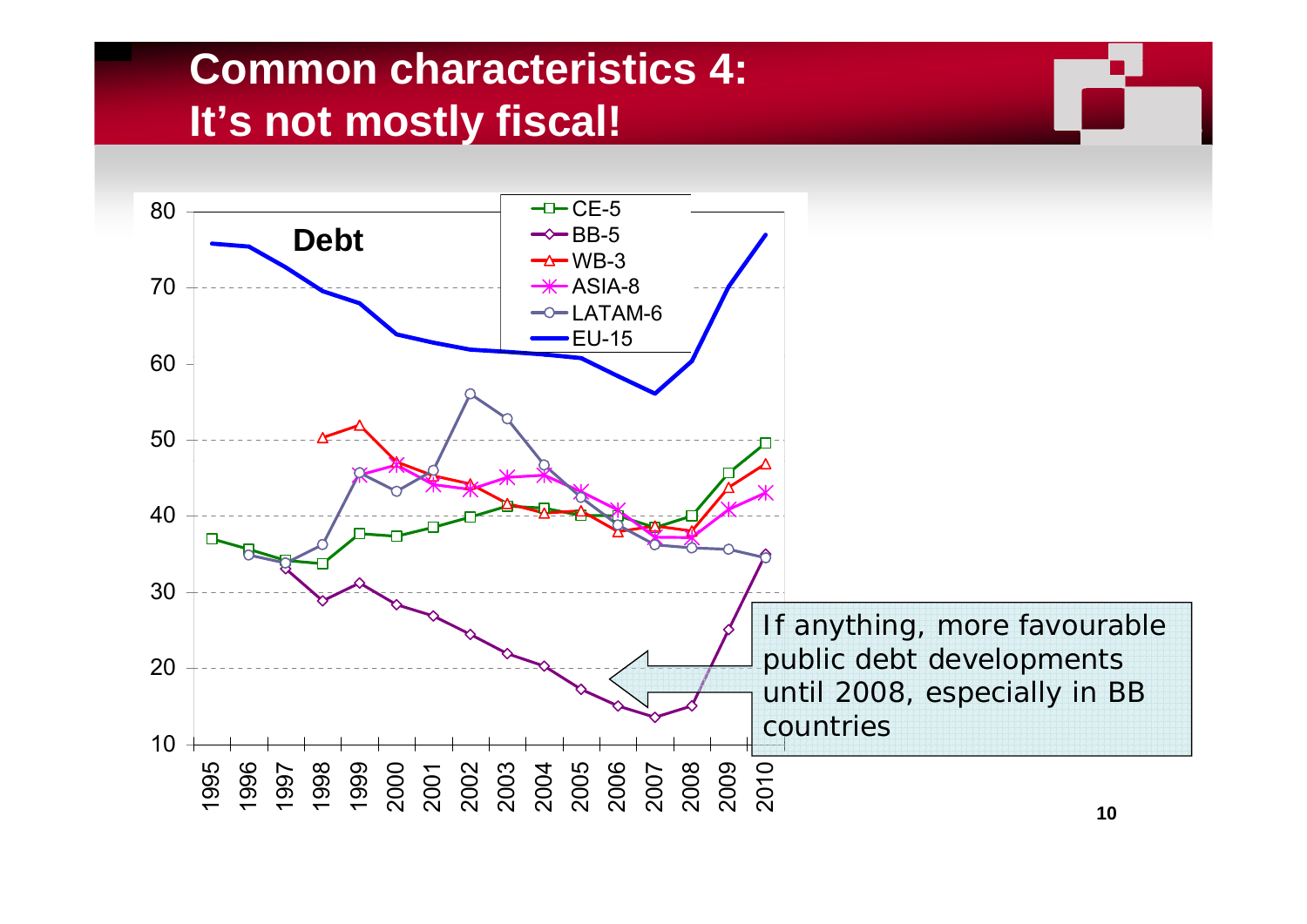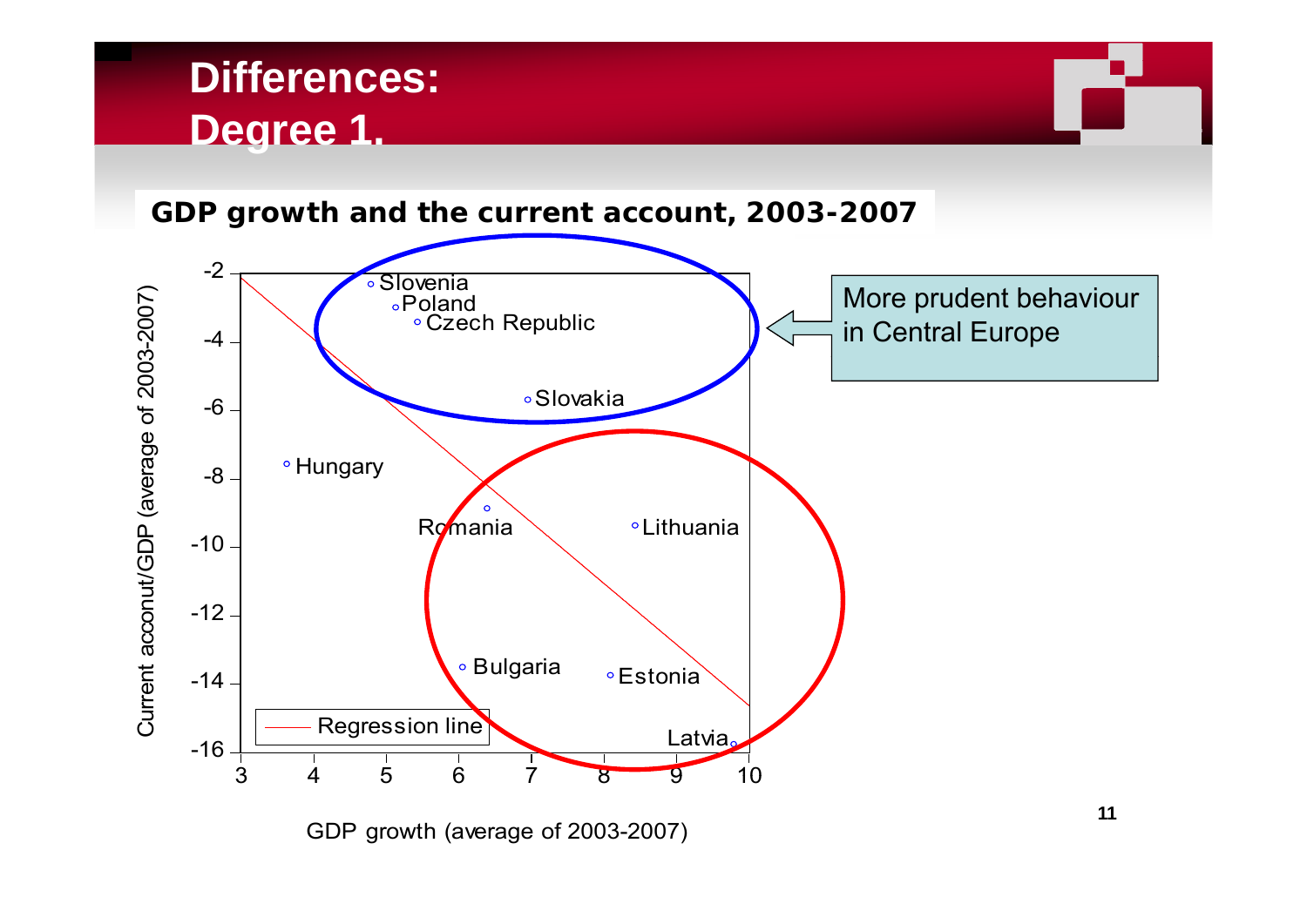# **Differences: Degree 2.**

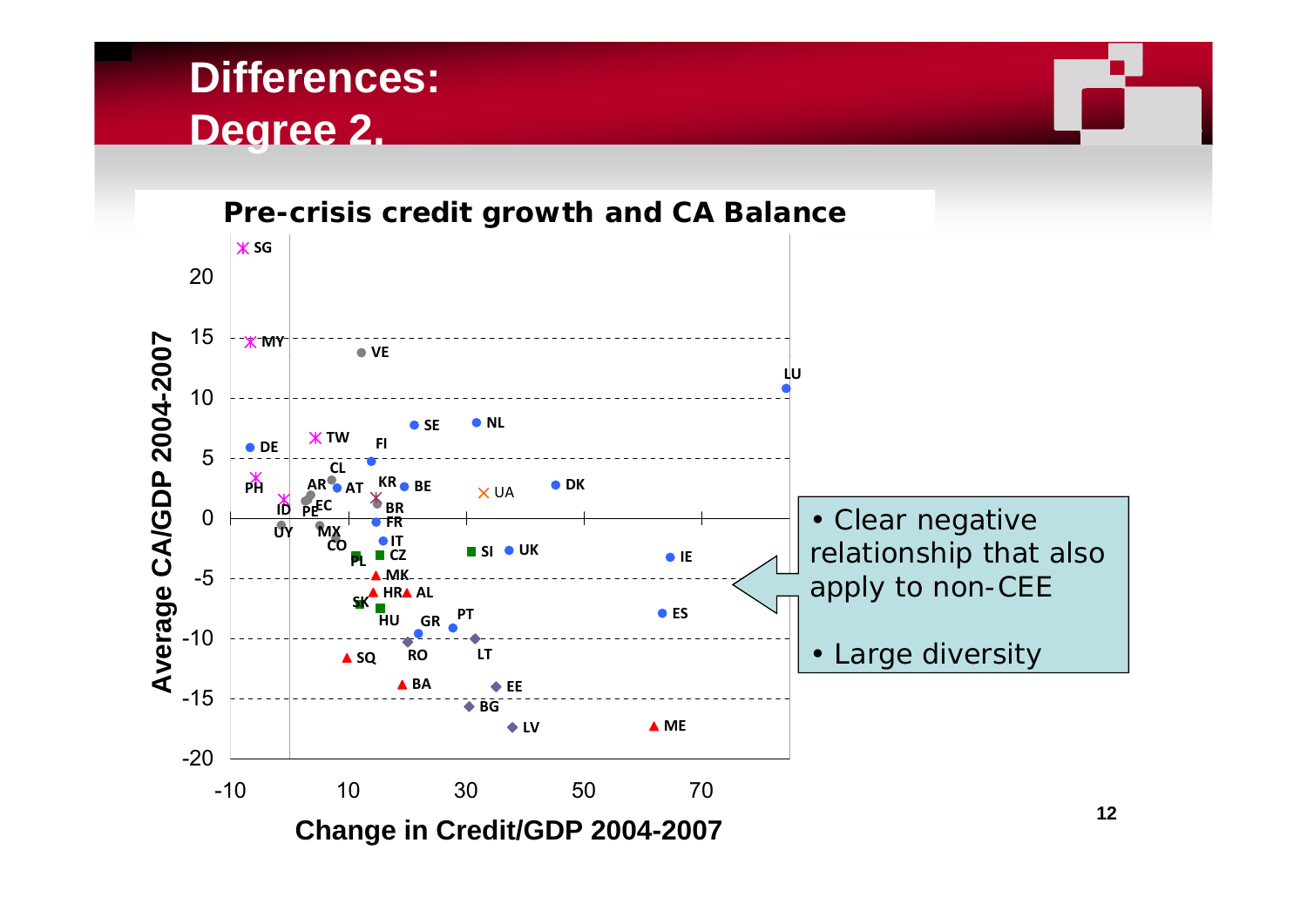# **Differences: Real exchange rate developments**

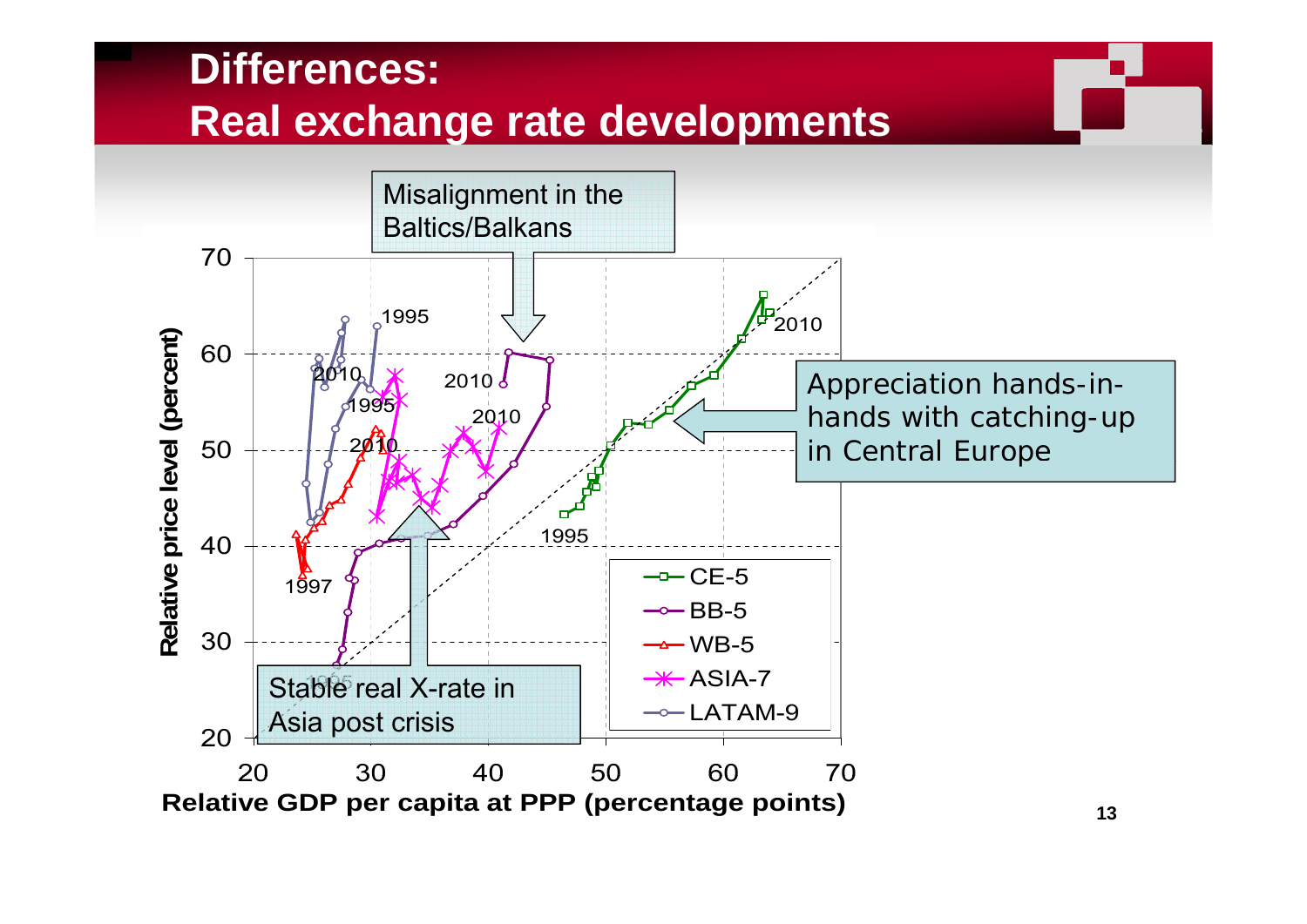# **Differences: Composition of capital flows**



**14**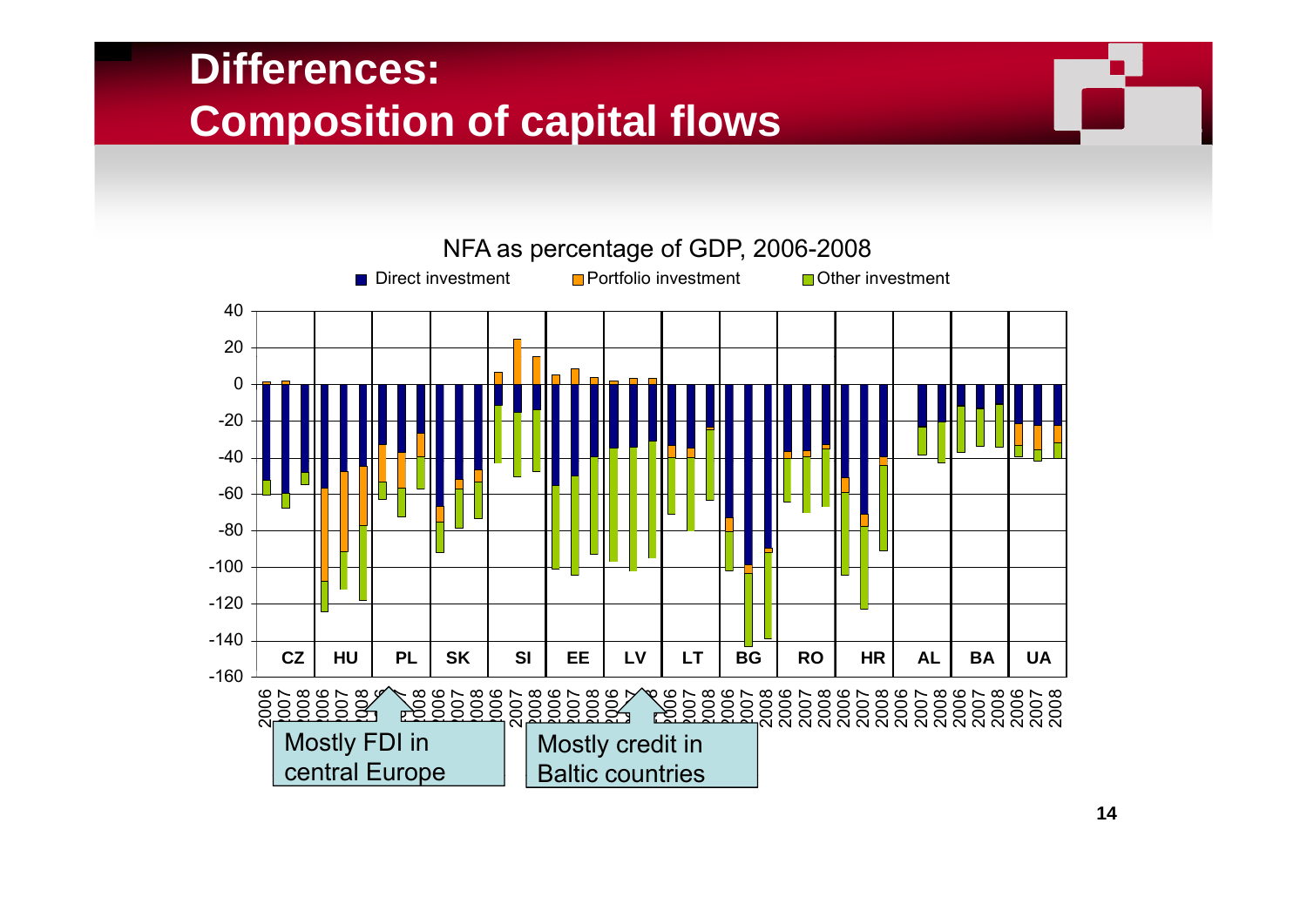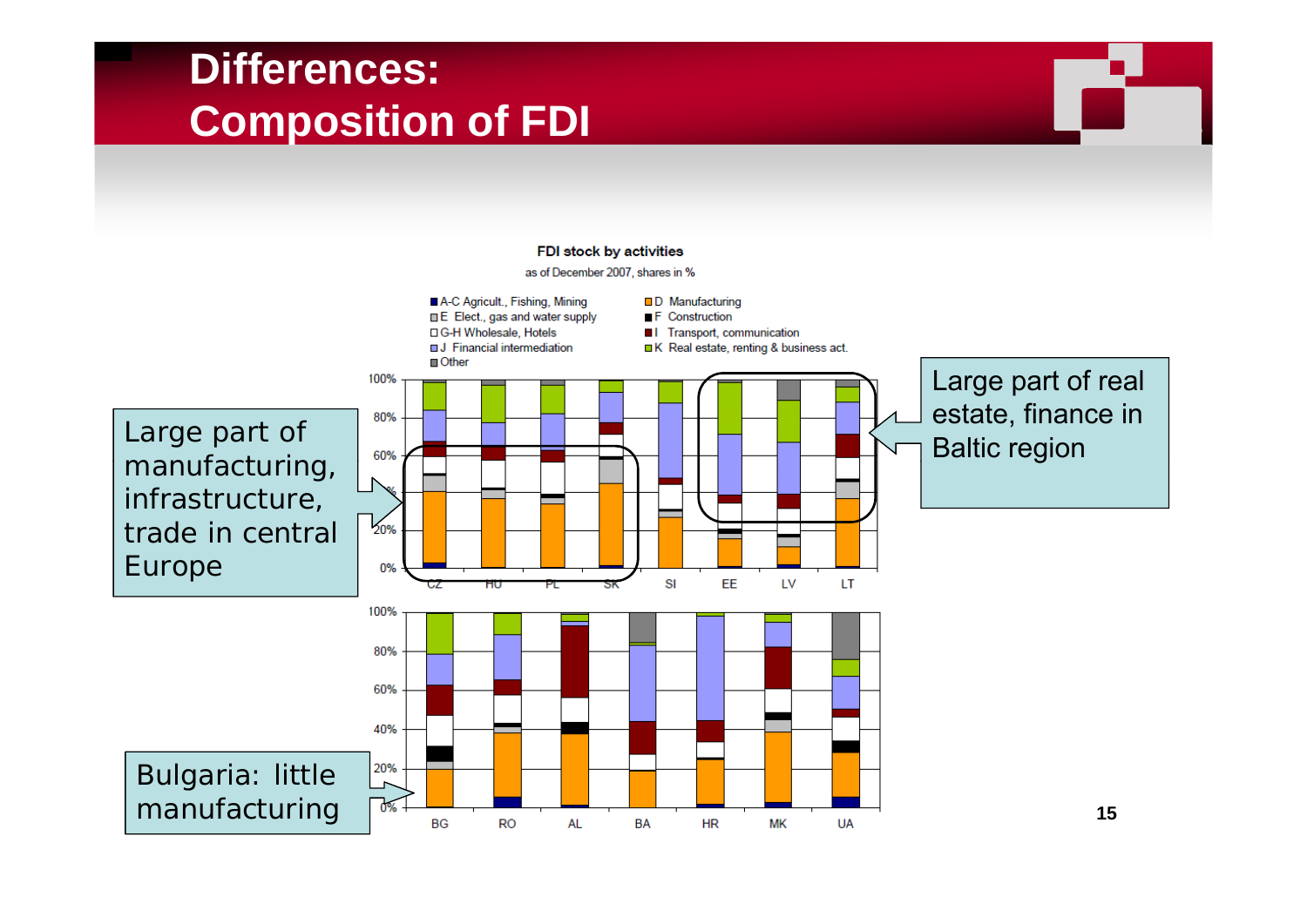# **Summing up**

- • Integration led emerging Europe to embark on uncommon path
	- –Downhill capital flows
	- Credit booms
- But also major differences across countries
	- –– Degree
	- Real exchange rate developments
	- Composition of capital flows
	- Allocation of FDI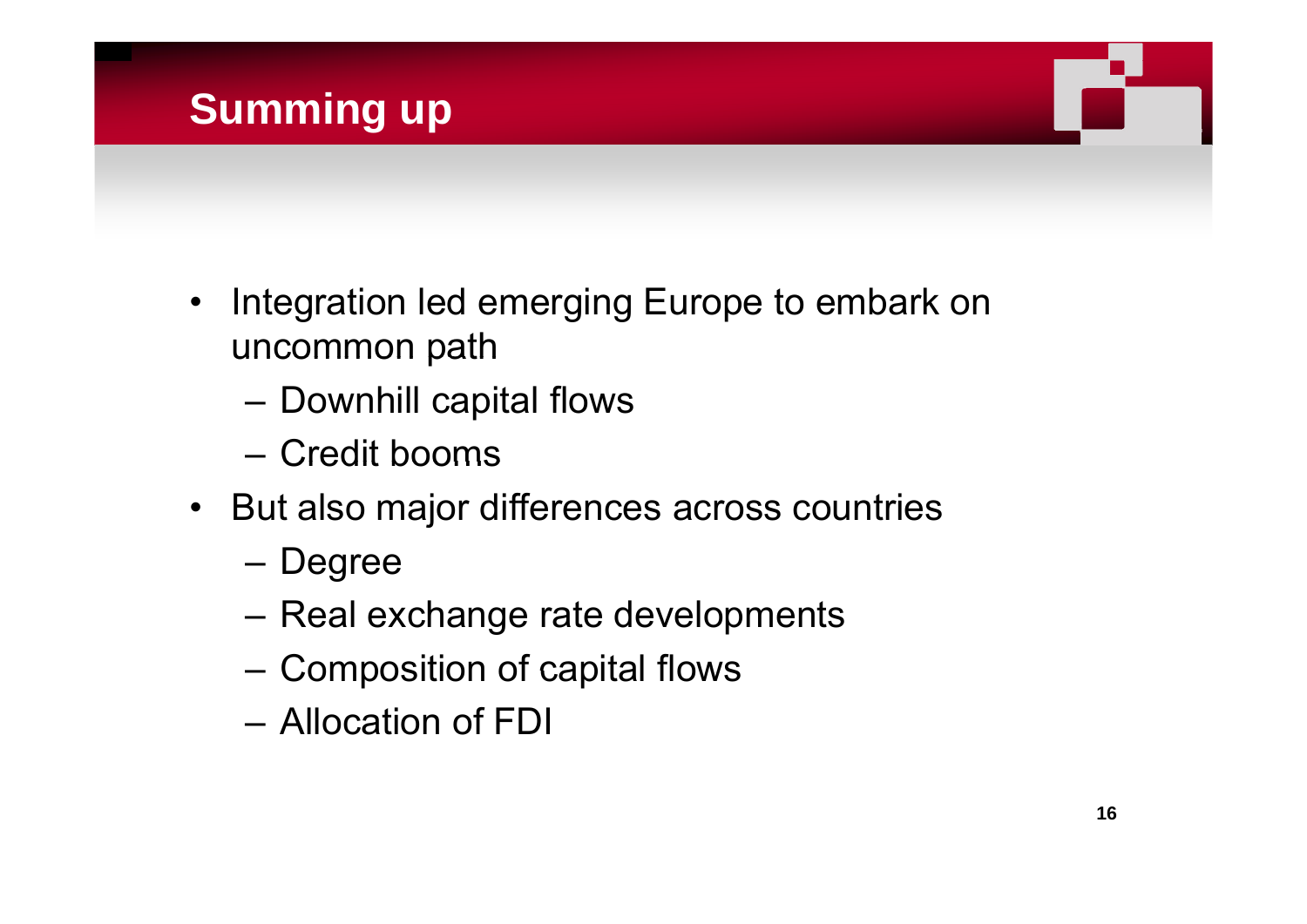# **Which were the important factors?**

#### Some made better use of the model than other

**Links of the Common** Overall policy mix: importance of macro stability

#### **Oth f t Other factors**

- – Initial conditions (significant role of development level)
- Exchange rate regimes (floaters more successful)
- Financial regulation
- Structural policies e.g. infrastructure investment, competition (entry) play important role in shaping allocation of capital
- Fiscal policy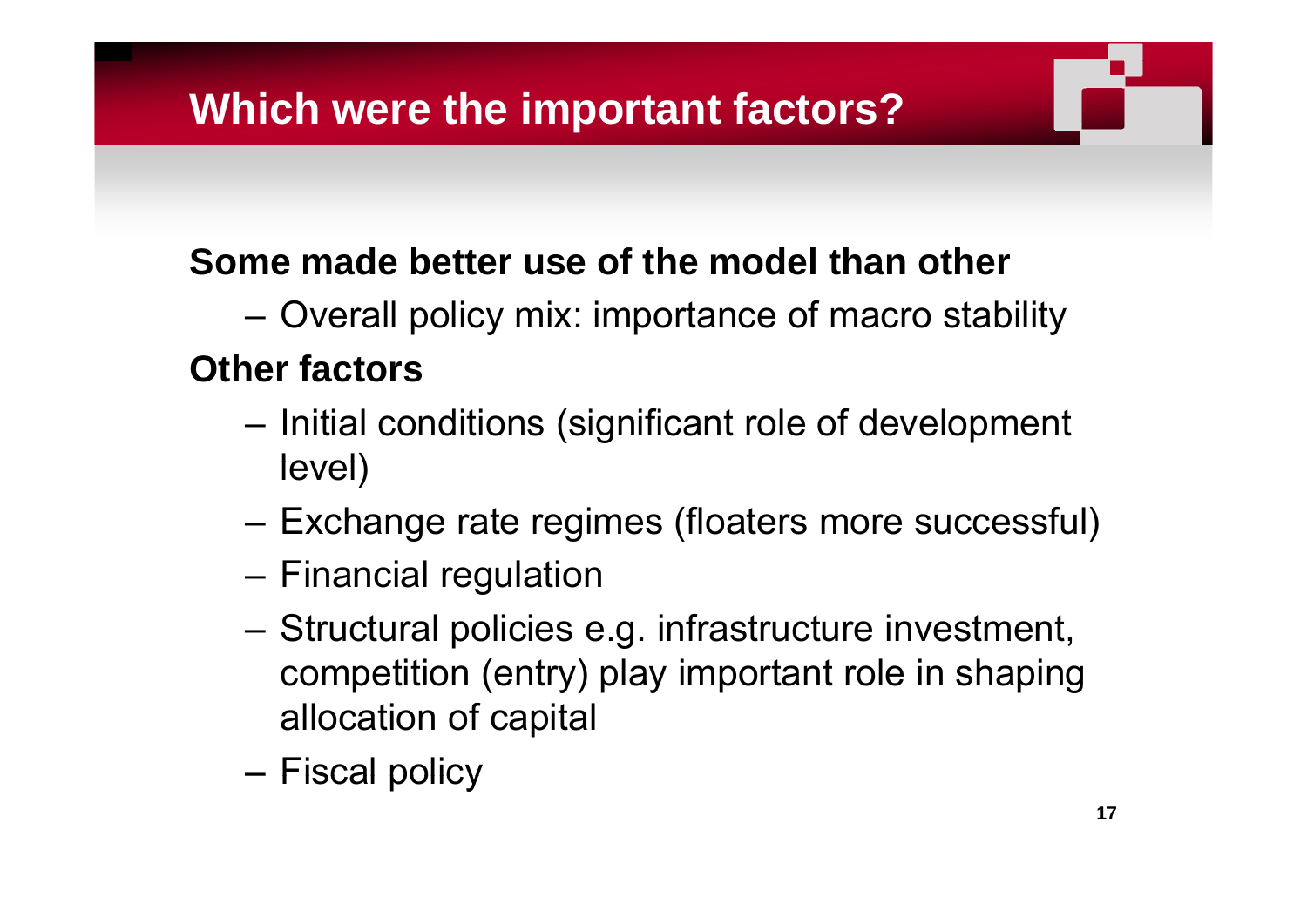# **Which were the important factors? (2)**

- •**• Exchange rate policy:** crucial role, both before and after the crisis
- **Financial stability:** financial integration is a major channel for transmitting shocks; domestic financial regulation and supervision have delicate trade-offs and little room in a financially integrated environment; lending prospects?
- $\bullet$ • Fiscal policy: generally adequate, but pro-cyclical and little demand management to contain pre-crisis credit growth; future pro-cyclicality should be avoided
- **Overall policy mix:** importance of macro stability
- EU institutional framework: not well designed for catching-up economies and for crisis management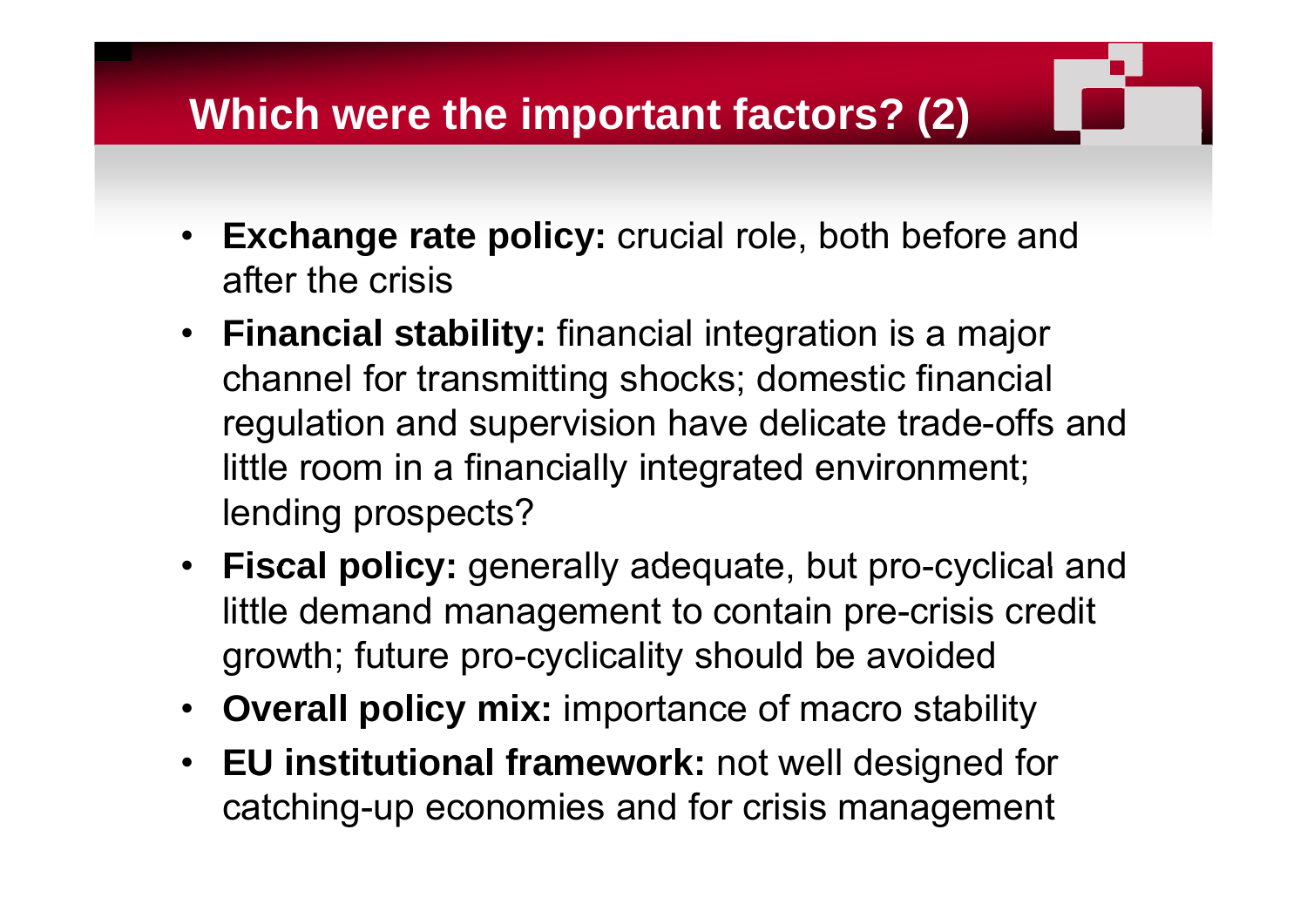#### **Exchange rate policy**

Polarisation of exchange-rate regimes:

- •• A couple of countries with similar circumstances opted for different regimes, e.g.
	- $-$  Czech Republic (float) and Slovakia (euro),
	- Romania (float) and Bulgaria (currency board),
	- Serbia and Albania (float) and the other four western Balkan countries (various kinds of fixed exchange rates)
- 'No single currency regime is right for all countries or at all times' (Frankel, 1999)
- 'Hollowing-out of intermediate regimes' (Fischer, 2001)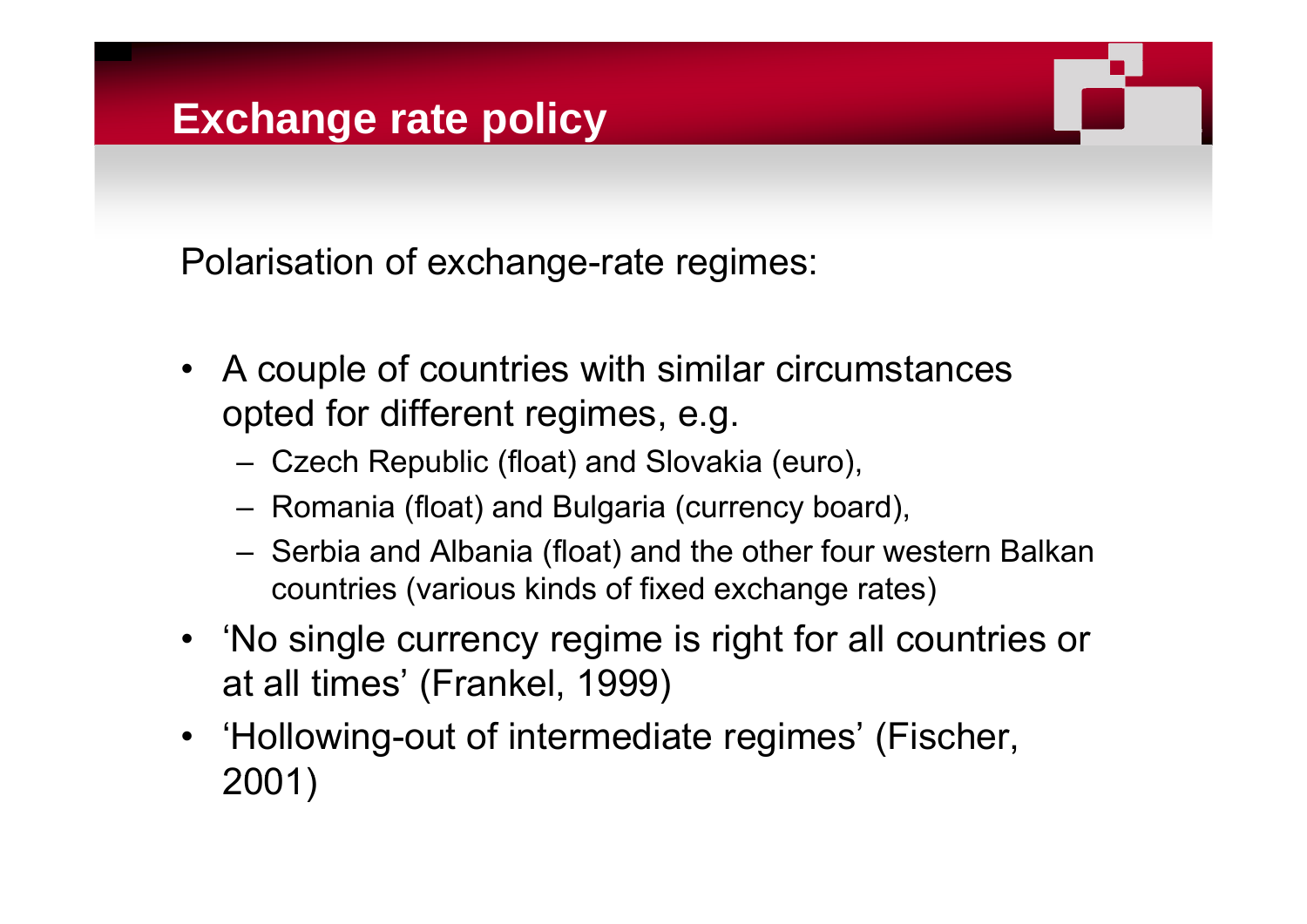# **Differences between floaters and fixers (1)**

|                                                                | <b>AII CESEE</b>                                                              |            |              | EU         |              | non-EU     |  |
|----------------------------------------------------------------|-------------------------------------------------------------------------------|------------|--------------|------------|--------------|------------|--|
|                                                                | <b>Float</b>                                                                  | <b>Fix</b> | <b>Float</b> | <b>Fix</b> | <b>Float</b> | <b>Fix</b> |  |
| Credit/GDP, change<br>from 2004 to 2008<br>(percentage points) | 20.5                                                                          | 32.8       | 20.7         | 37.4       | 20.0         | 34.8       |  |
| Real interest rate,<br>average of 2004-2008<br>(percent)       | 1.6                                                                           | $-1.6$     | 1.4          | $-2.5$     | 2.0          | $-1.0$     |  |
| Current account<br>balance/GDP, 2007<br>(percent)              | $-6.6$                                                                        | $-11.8$    | $-6.7$       | $-17.3$    | $-13.0$      | $-14.1$    |  |
| Inflation, average of<br>2004-2008 (percent)                   | 5.5                                                                           | 5.4        | 4.7          | 6.2        | 7.3          | 5.6        |  |
|                                                                |                                                                               |            |              |            |              |            |  |
|                                                                | More credit, less real interest, more CA deficit,<br>more inflation in fixers |            |              |            |              |            |  |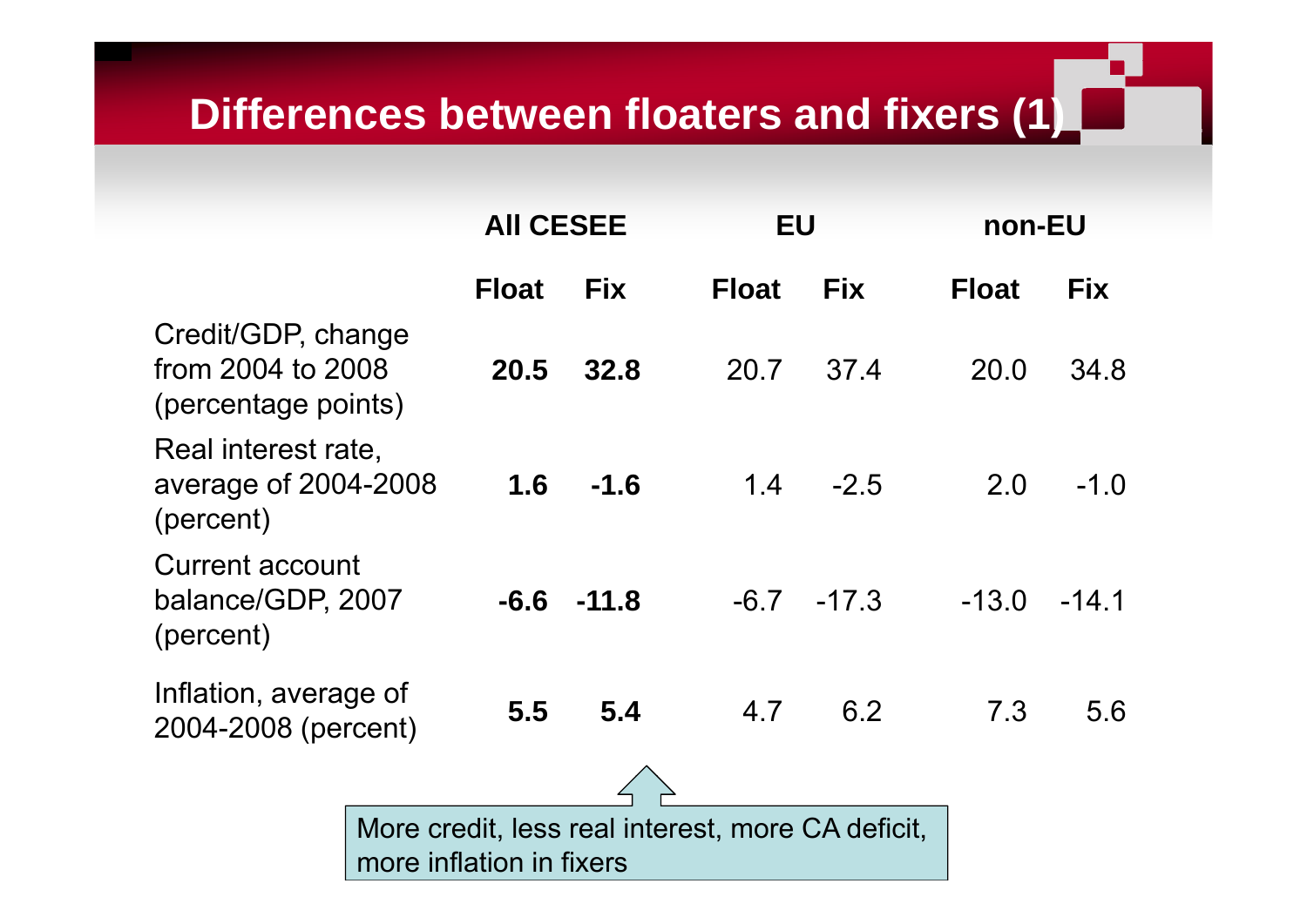# **Differences between floaters and fixers (2)**

|                                                                                    | <b>AII CESEE</b>                                                                  |            |              | <b>EU</b>  |              | non-EU     |  |
|------------------------------------------------------------------------------------|-----------------------------------------------------------------------------------|------------|--------------|------------|--------------|------------|--|
|                                                                                    | <b>Float</b>                                                                      | <b>Fix</b> | <b>Float</b> | <b>Fix</b> | <b>Float</b> | <b>Fix</b> |  |
| FDI to finance and<br>real estate sectors,<br>2007 (percent of total<br>FDI stock) | 26.5                                                                              | 40.2       | 30.6         | 44.8       | 5.7          | 34.4       |  |
| Gross external debt,<br>2009 (percent of<br>GDP)                                   | 78.8                                                                              | 95.6       | 86.8         | 123.6      | 39.0         | 80.8       |  |
| GDP growth, 2009<br>(percent)                                                      | $-2.9$                                                                            | $-8.2$     | $-4.1$       | $-11.9$    | 0.2          | $-6.1$     |  |
| Change in<br>unemployment rate<br>from 2007 to 2010,<br>(percentage point)         | 1.5                                                                               | 3.9        | 2.5          | 8.9        | $-0.8$       | $-0.4$     |  |
|                                                                                    | More FDI in FIRE sectors, more external<br>debt, larger crisis response in fixers |            |              |            |              |            |  |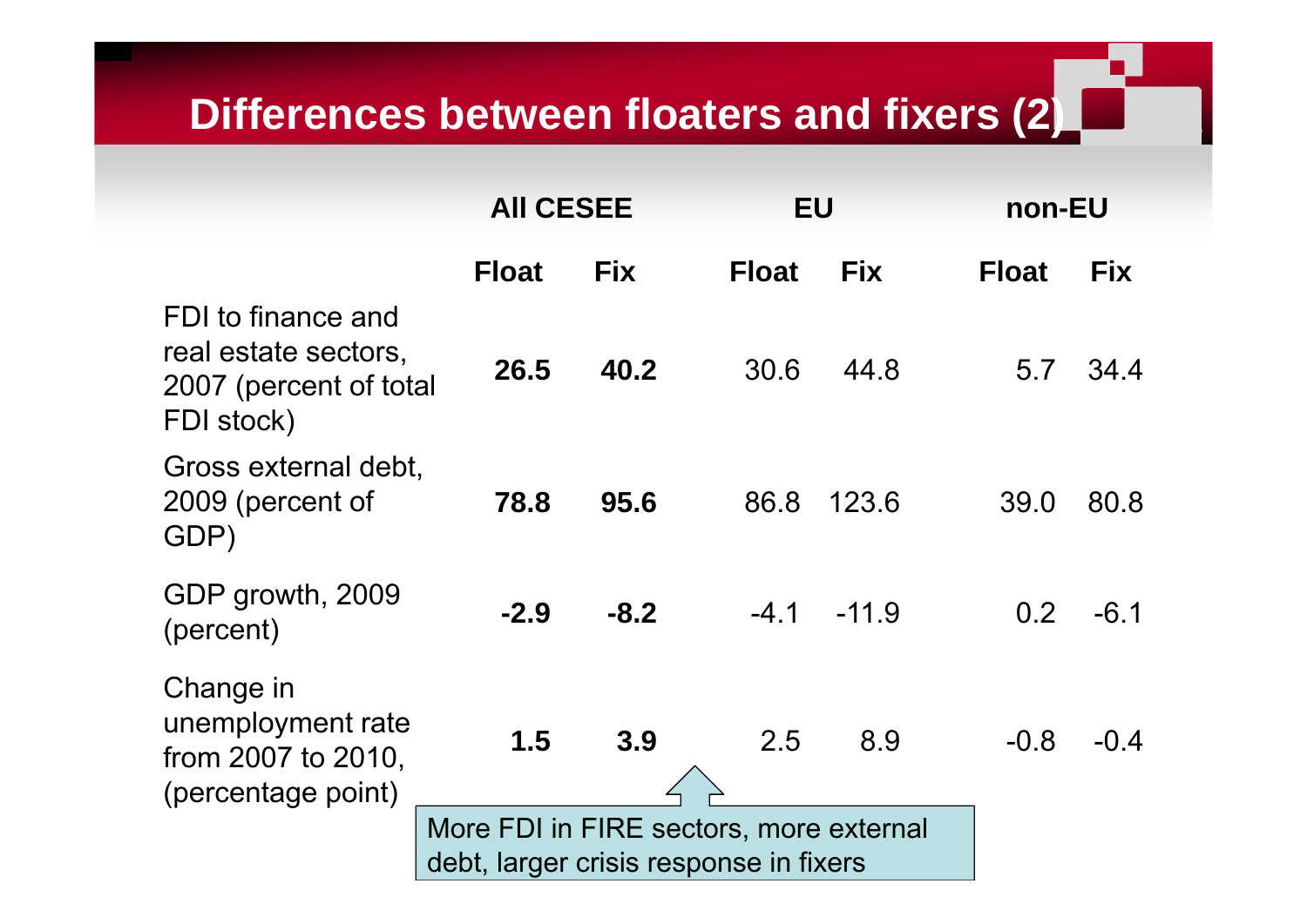# **Will internal adjustment work in currency board countries? (1)**

Unit labor costs: Latvia vs Czech Republic (1999Q1=100)

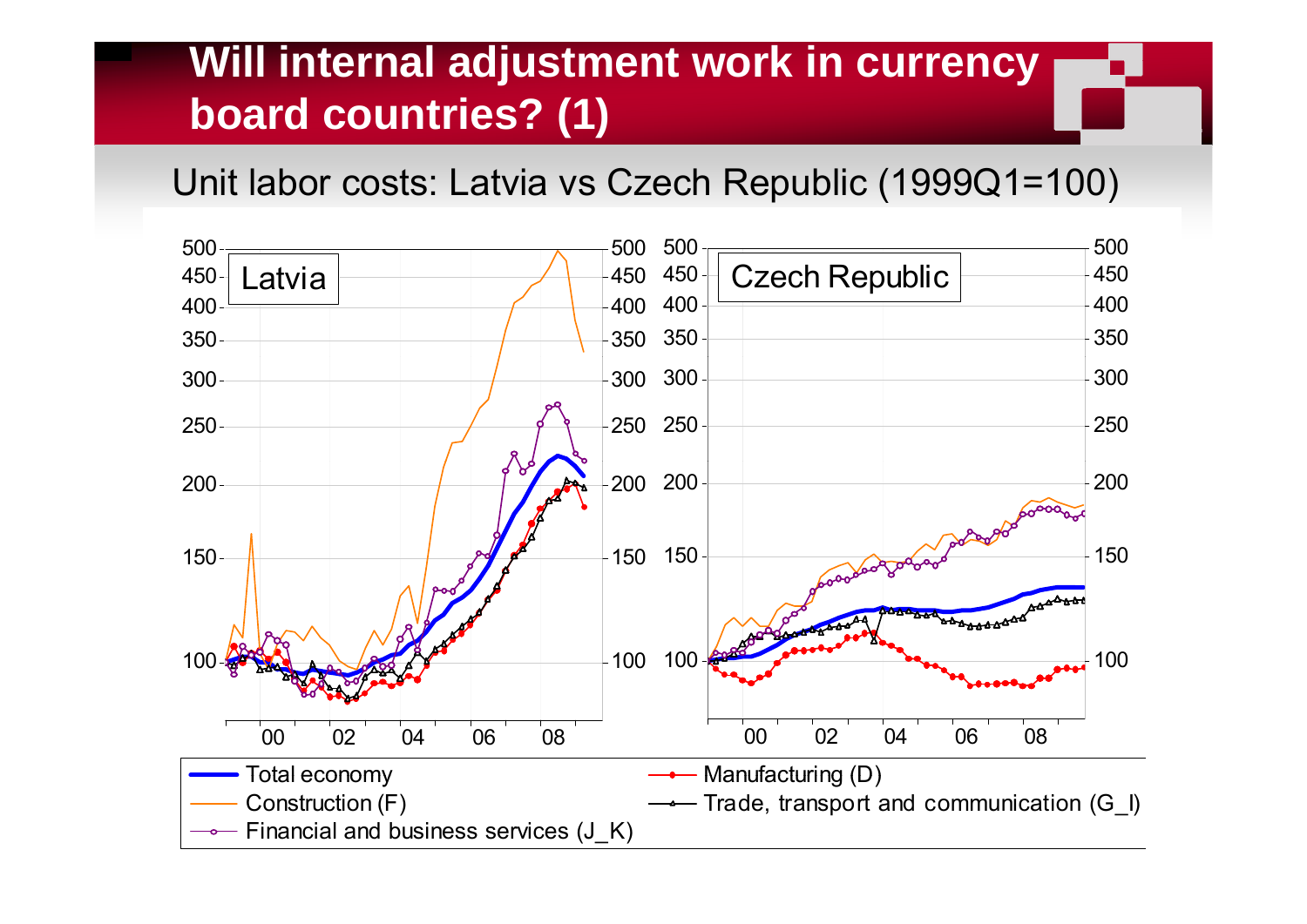# **Will internal adjustment work in currency board countries? (2)**

**Average nominal monthly wages, 2001 Q1 – 2010 Q3; sa**

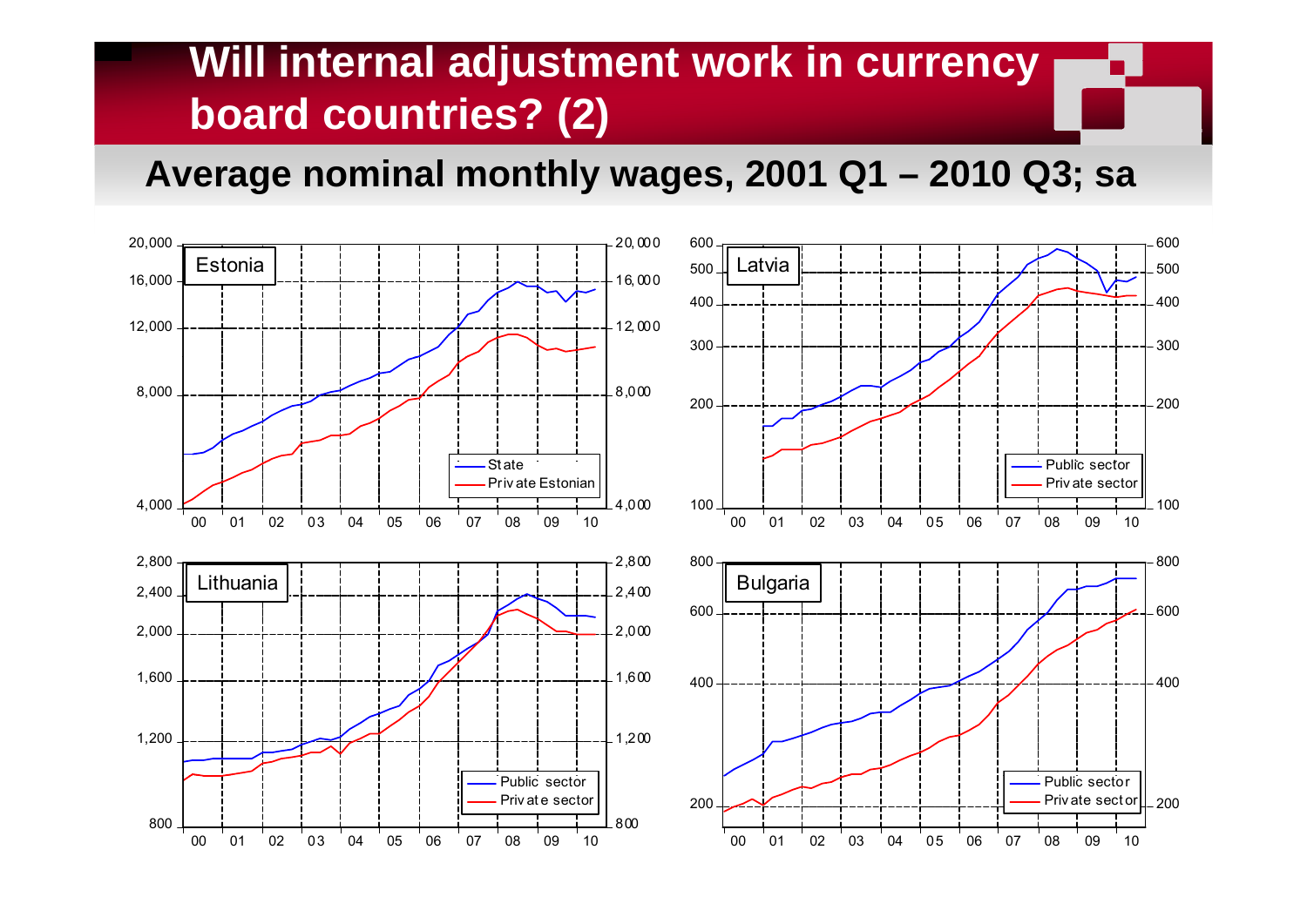# **Will internal adjustment work in currency board countries? (3)**

How to evaluate recent current account surpluses?

- 1. Disappearance of unsustainable consumption and investment booms
- 2. Financing constraints
- 3. Negative output gap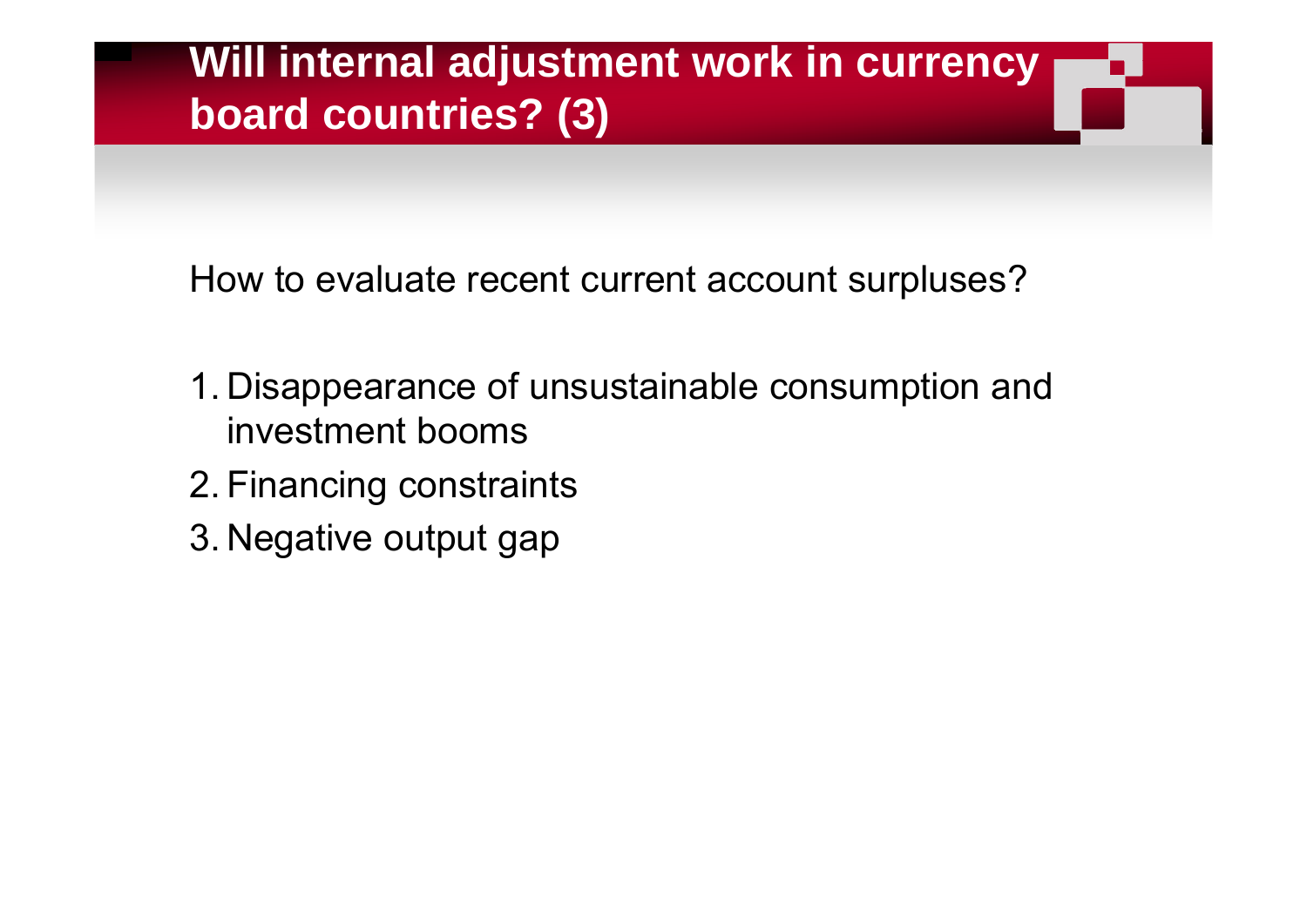### **Legacies in currency board countries**

- •*(Capacity to adjust fiscal policy; social peace)*
- •Overvalued exchange rates
- Slow adjustment in private sector wages
	- $\triangleright$  wages are still low in absolute terms, but have risen compared to competitors in CEE
- Distorted FDI
- High private debt
- High unemployment
- + External environment: slower growth in EU-15; deleveraging; more differentiation; financial regulation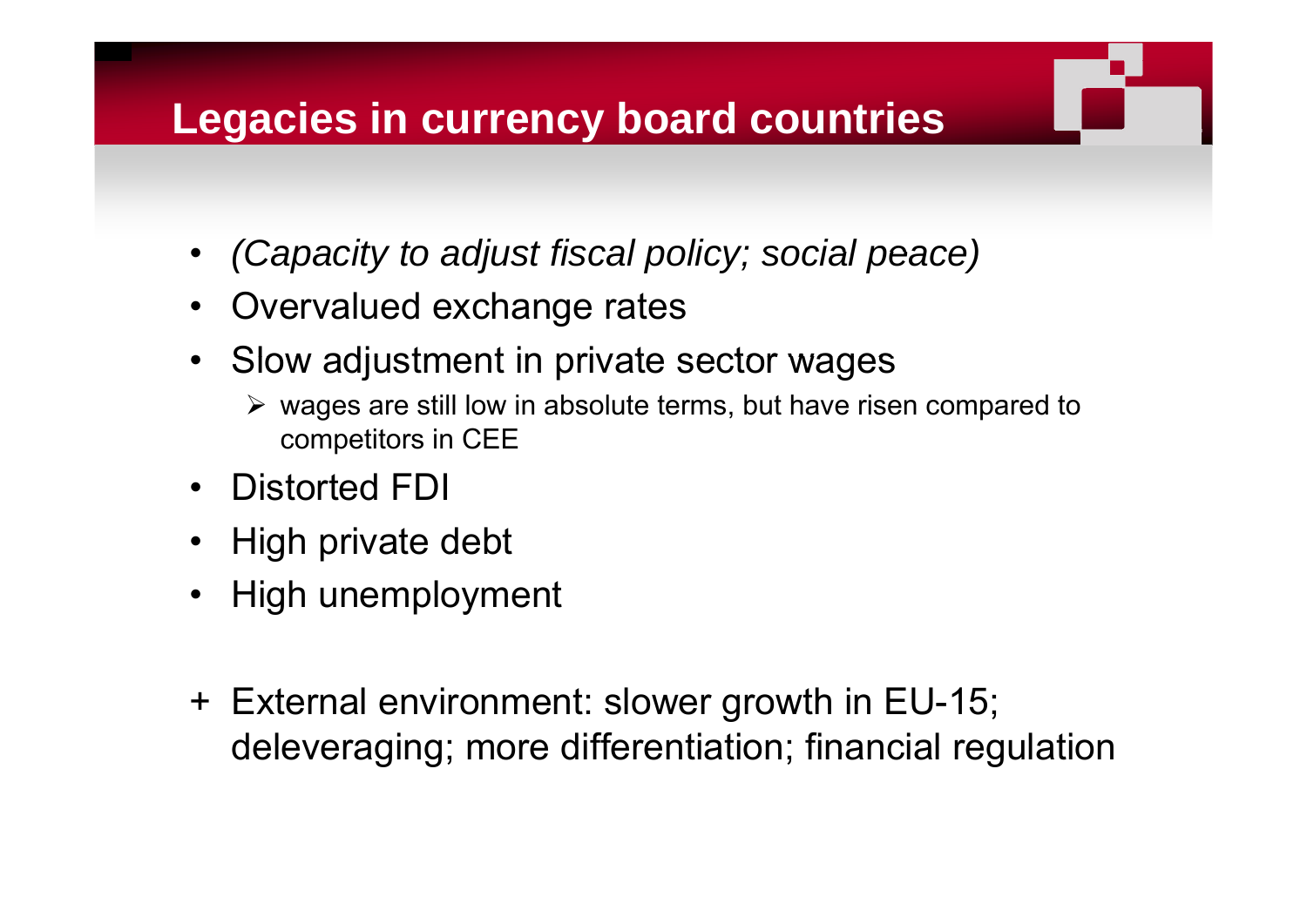#### **Implications of euro-area crisis**

Policy issues (long been known, but not well addressed):

- Public finance: sustainability, contingent liabilities; pricing of default; crisis resolution;
- Excessive imbalances; competitiveness crises; lack of sufficiently binding mechanisms for economic policy coordination;
- Asset price divergences and private sector debt accumulation;
- Discrepancy between banking sector integration and the weaknesses of the EU framework for regulation, supervision, and crisis resolution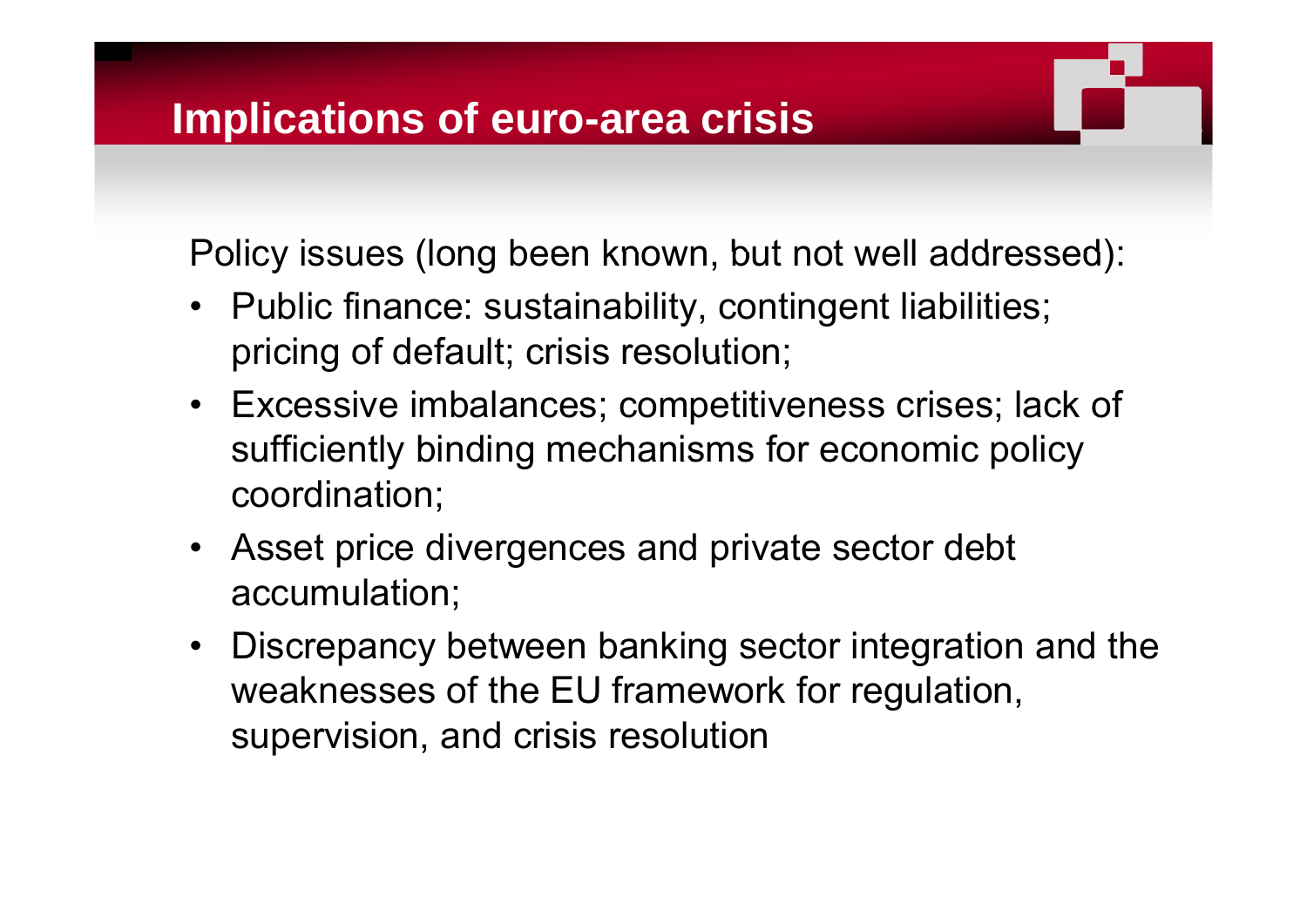#### **Will the euro-area break-up?**

*Seeming anomaly: break-up predictions and high interest rate spreads in periphery countries versus strong euro periphery euro*

> **Exchange rate of the euro against the US dollar and the purchasing power parity (PPP) conversion rate, 4 January 1999 – 29 November 2010**

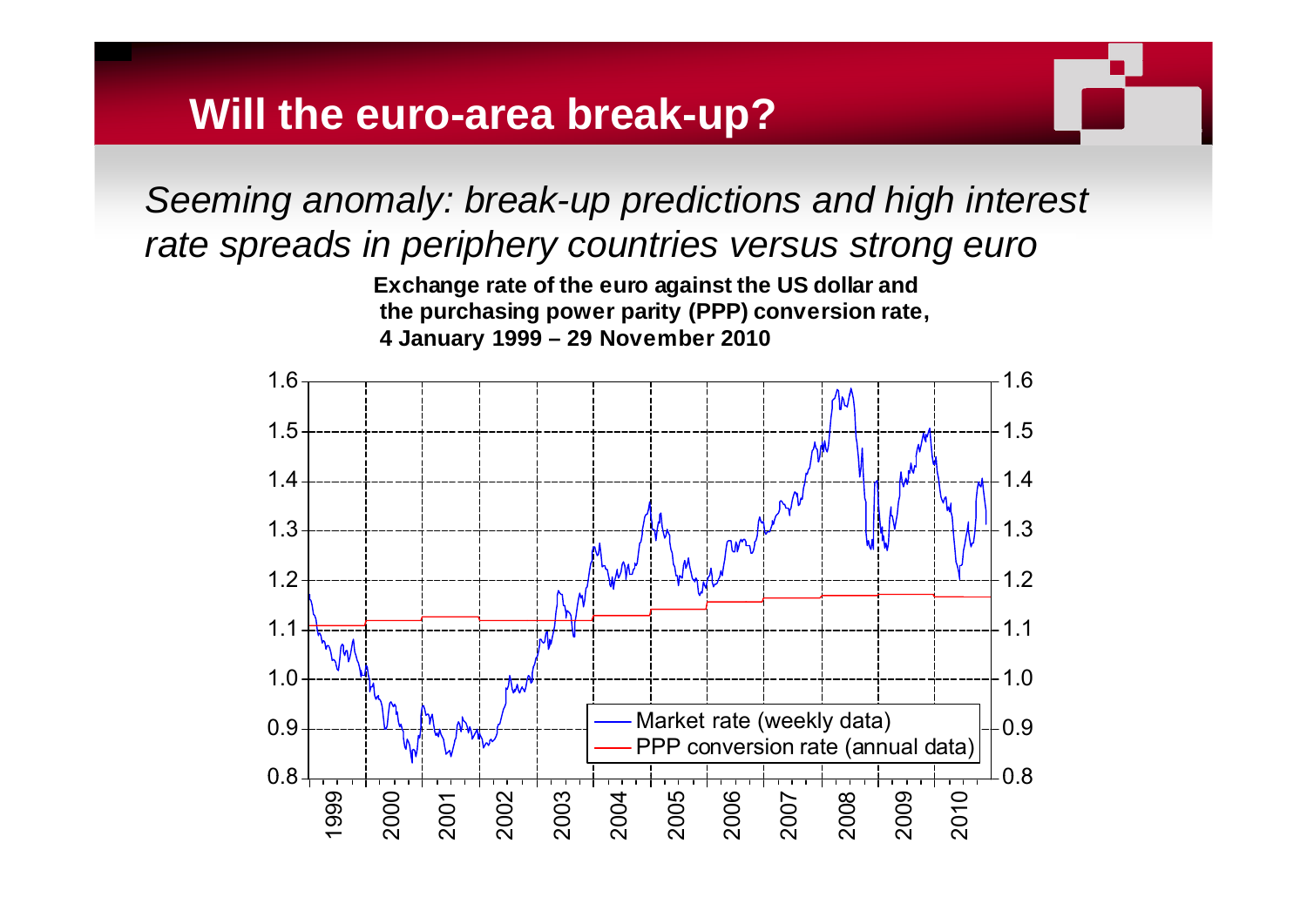### **Exchange rate policy implications**

- •Maastricht criteria vs Optimum Currency Area criteria
- $\bullet$ National exchange rate policies
- Crisis management
- EU Surveillance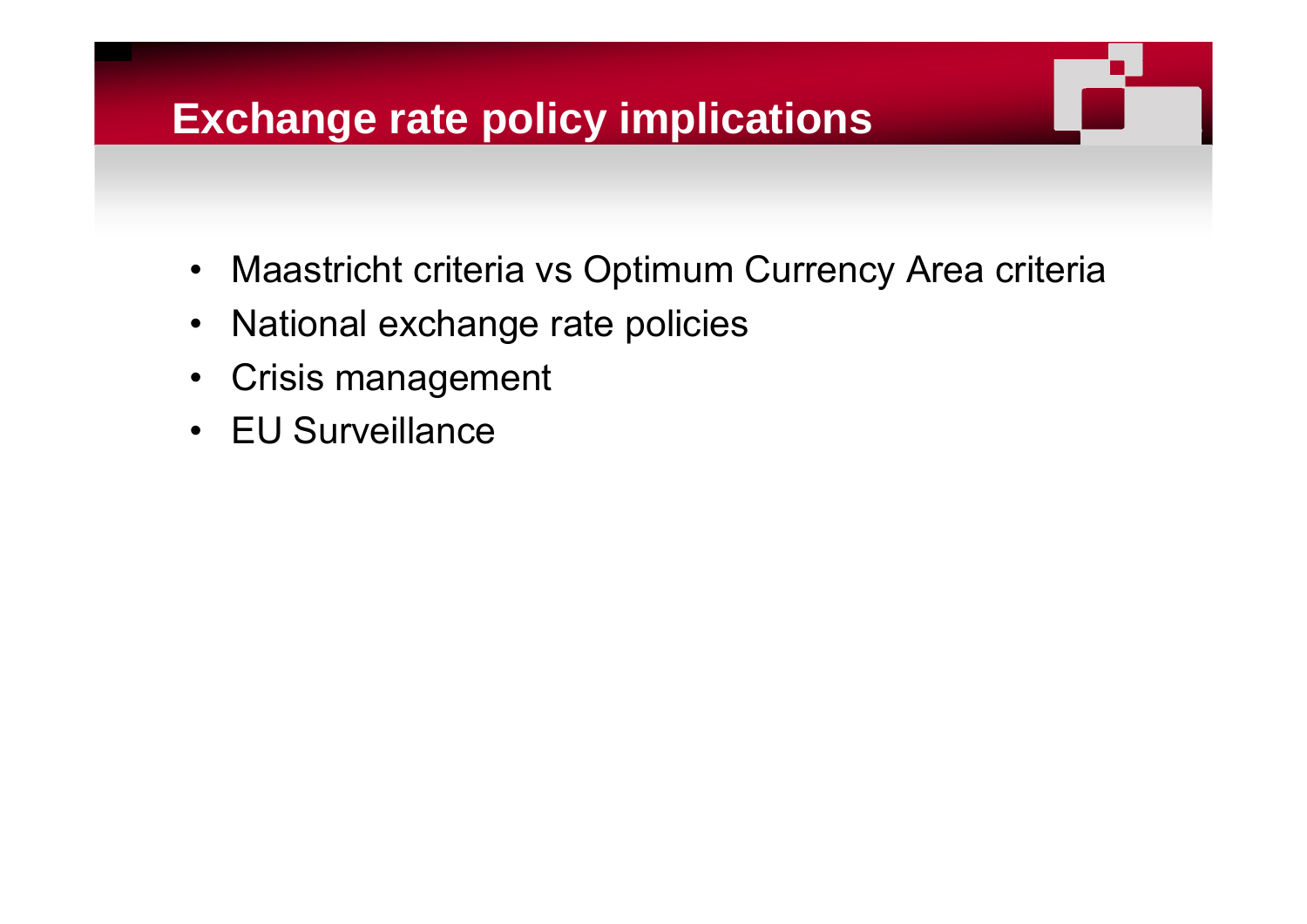# **Exchange rates and euro membership**

#### • **Case for dual-track approach**

- Stronger case for floating exchange rates along catching-up (emerges from both non-euro and euro experience)
- Membership strategy for countries with strong fixing track record-------
- **Revisit criteria for euro accession**
	- –– Inflation criterion less and less sensible (adopt better definition of "three best performers": three countries whose performance is closest to euro-area average)
	- Emphasise sustainability condition/OCA
- **Strengthen surveillance within and outside the euro area<sup>29</sup>**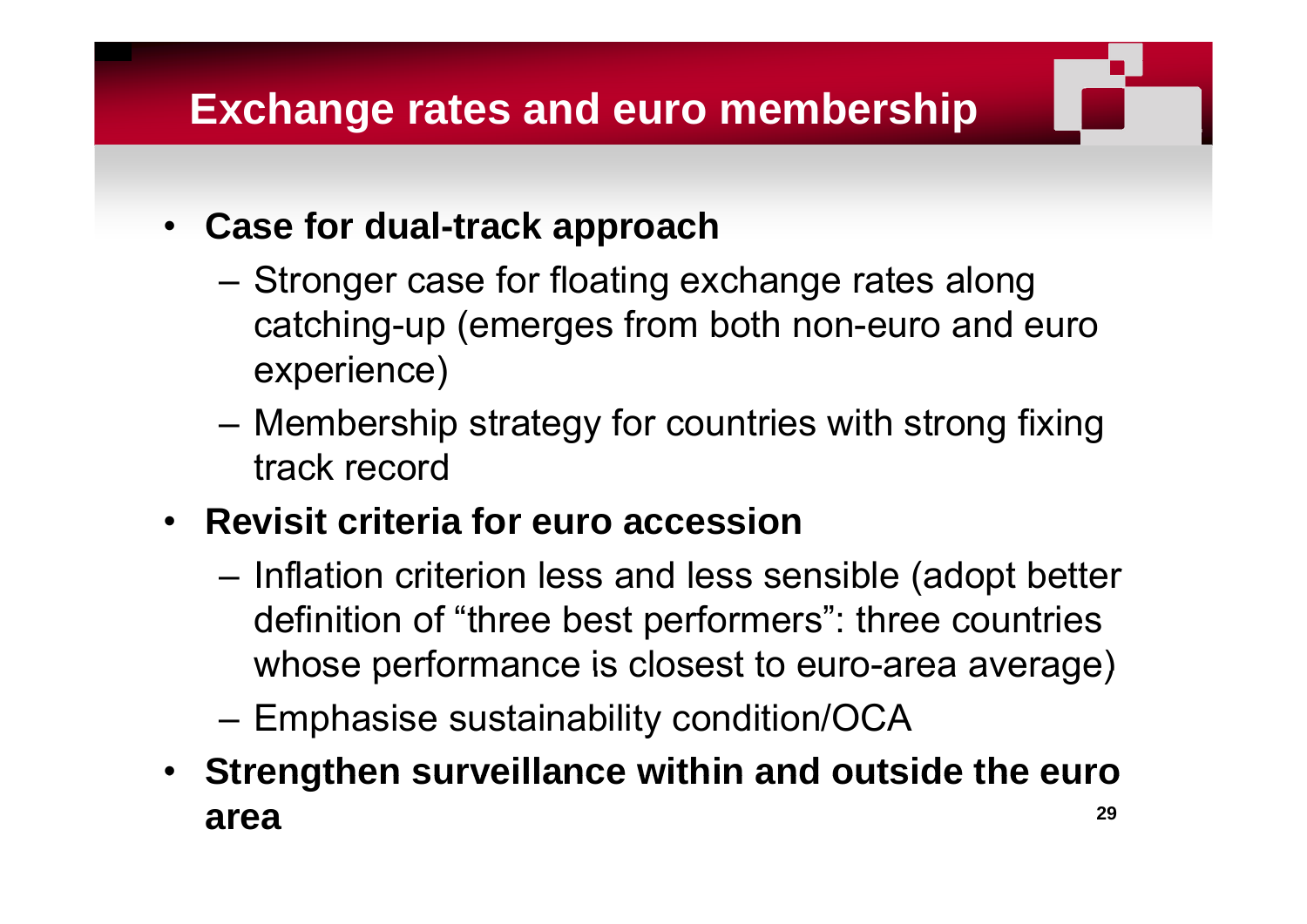# **Financial integration & stability**

- Financial integration: **major channel** for shocks
- • Issue in the **short run** is to manage deleveraging cycle under way in large part of the region
	- –Lending prospects?
- **Medium term** issues remain however as capital inflows may resume soon
	- Should Emerging Europe build-up reserves?
	- Strength of financial infrastructures
	- Home/host relationship and responsibilities for financial stability
	- Crisis resolution
	- Manage liquidity and solvency risks
	- Combat boom and bust created by lending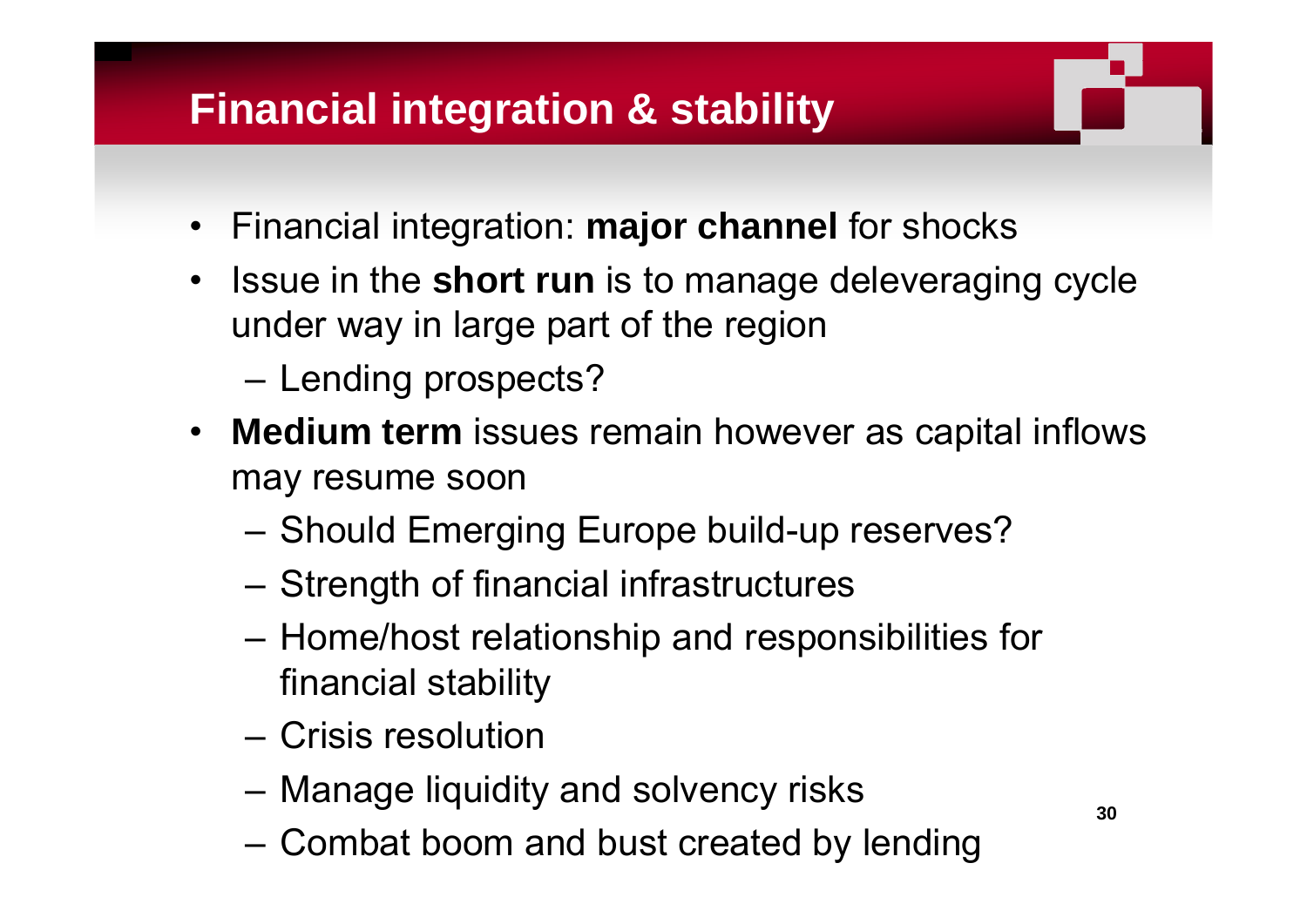#### **Relevant facts**

- Opening of the capital account: a rule of the game in the EU; deep financial integration
- Reliance on massive imports of capital (only 4 countries could avoid skyrocketing external (private) debt
- Bank credit: the overwhelming source of external funding
- $\bullet~$  Financial integration: major channel for transmitting shocks (CESEE region hardest hit by the crisis)
- But no meltdown of financial systems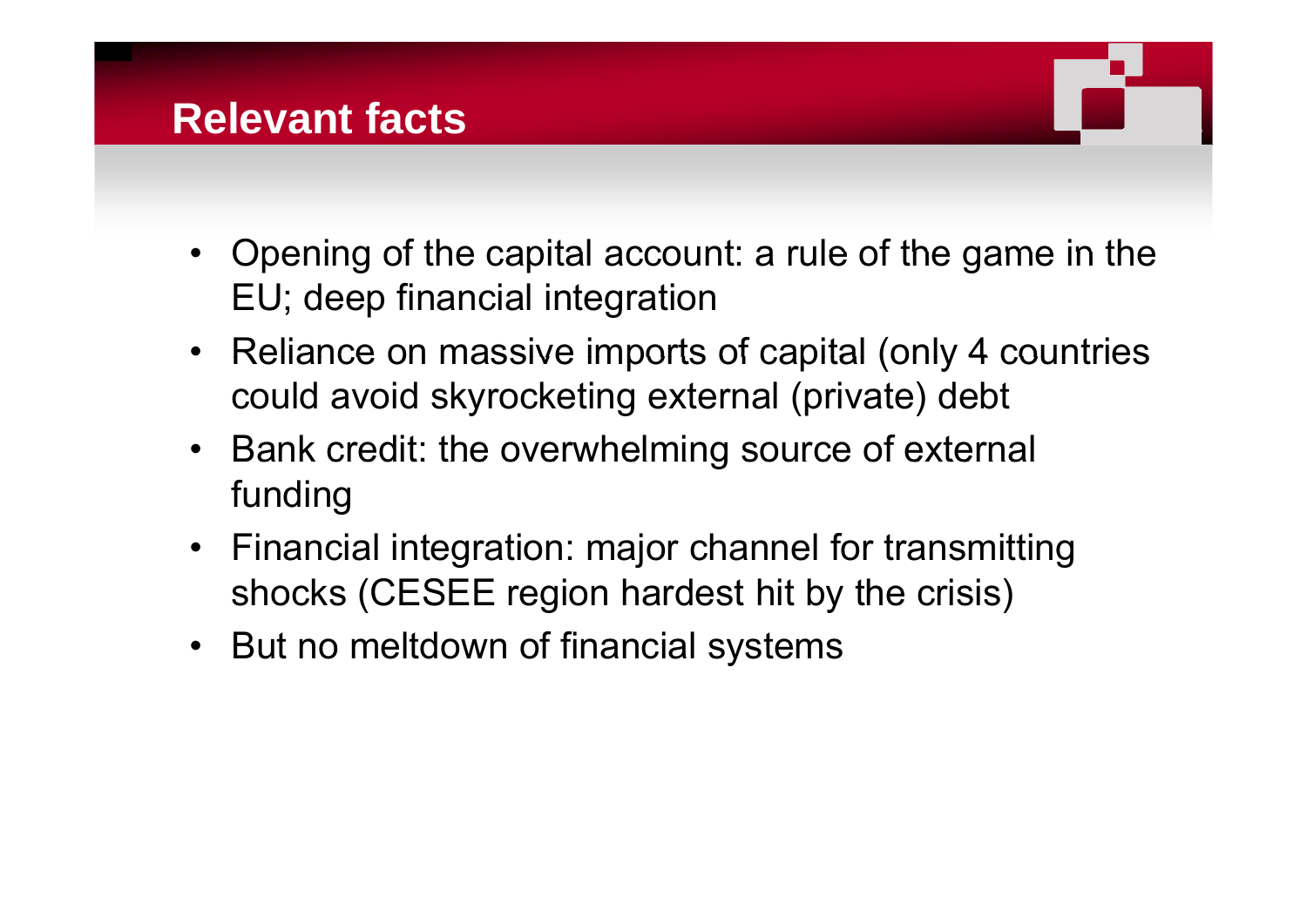# **Crisis**

Financial integration, but:

- Restricted access to liquidity when markets froze…
- ECB collateral and swap policy: one-sided
- Contagion fears
- •National choices remain important, in spite of a 'single market'
- Cross-border banking resolution issues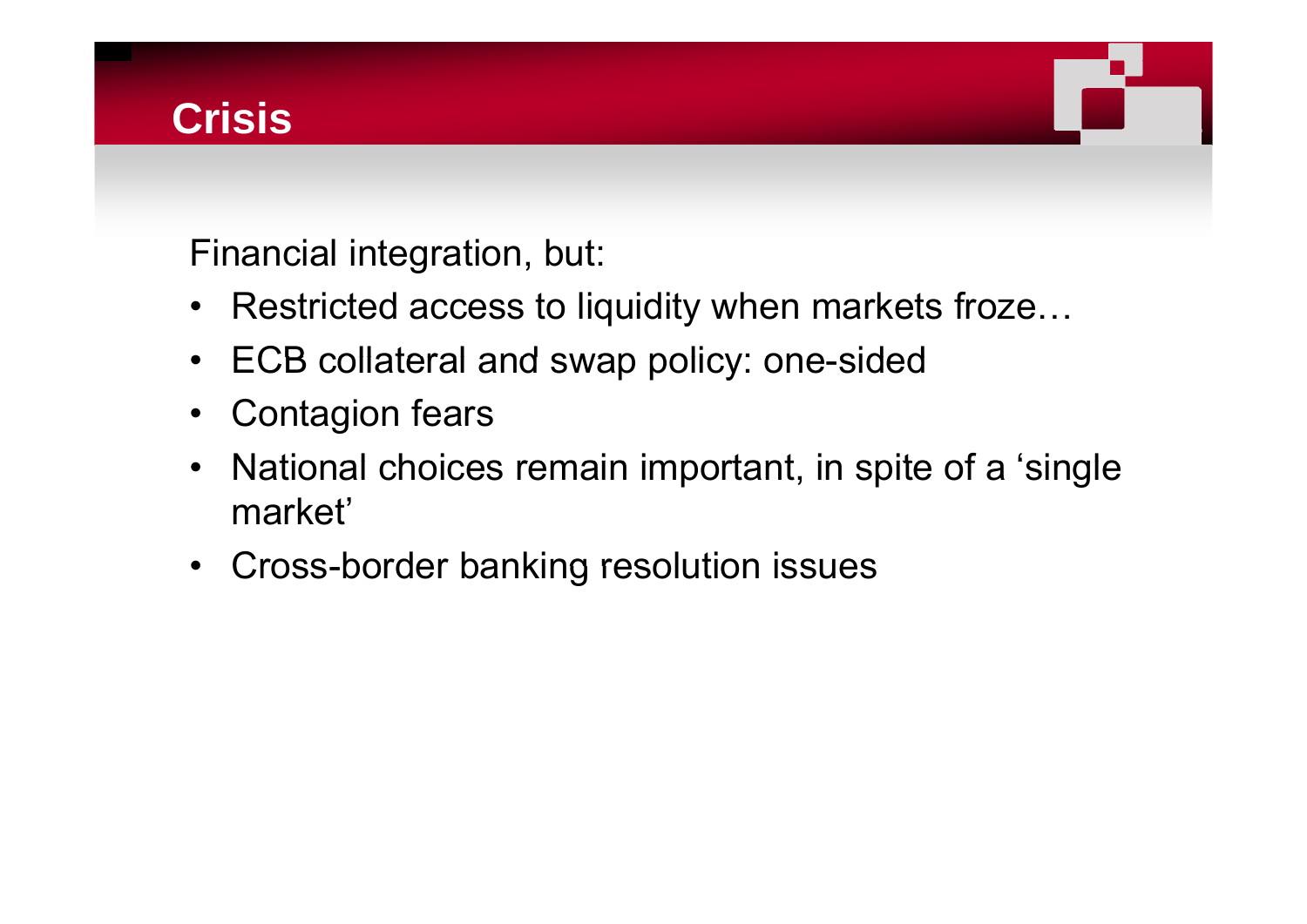#### **Why no meltdown?**

- The pre-crisis state of banking system
- • Multilateral responses (conditional lending; frontloading of EU funds)
- The "Vienna Initiative"
- The rescue packages for parent banks and  $EU$ 's political commitment that parent bank rescue should benefit subsidiaries as well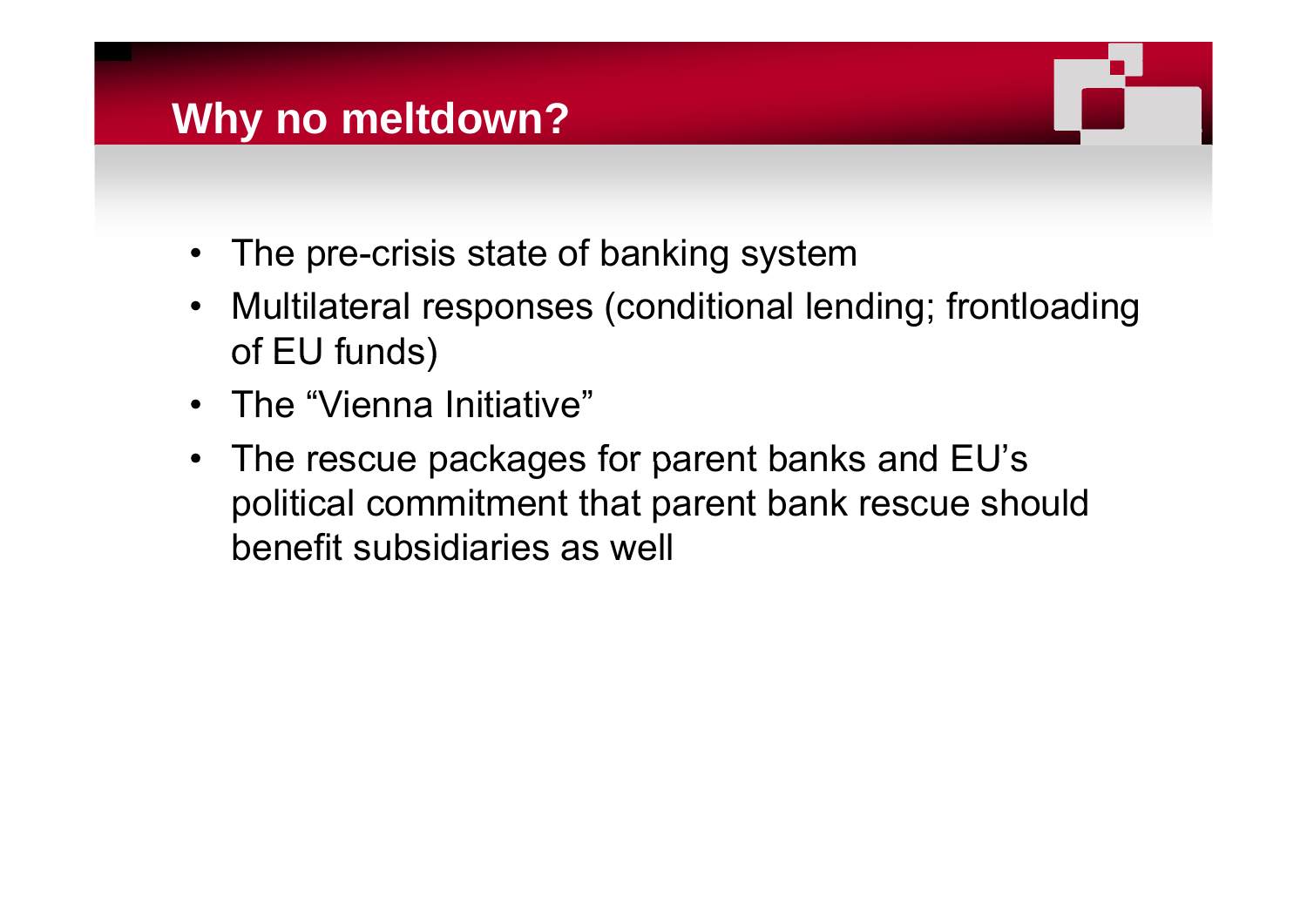# **Cross-border bank ownership and financial stability**

- $\bullet$ Exposure to CESEE region
- $\bullet$ • Inconsistencies of the EU framework: cross border operations while regulation & supervision (R&S) and fiscal choices are national
- Tense home- and host country regulators/supervisors relationship (distribution of tasks; limited ability of host authorities to protect national markets; the balance of power in Colleges)
- $\bullet$ Inadequate burden-sharing arrangements
- ESRC and the three Authorities: move in the right direction; as well as EMU/EU governance
- But the content of R&S is essential as is dealing with the burden-sharing arrangements issue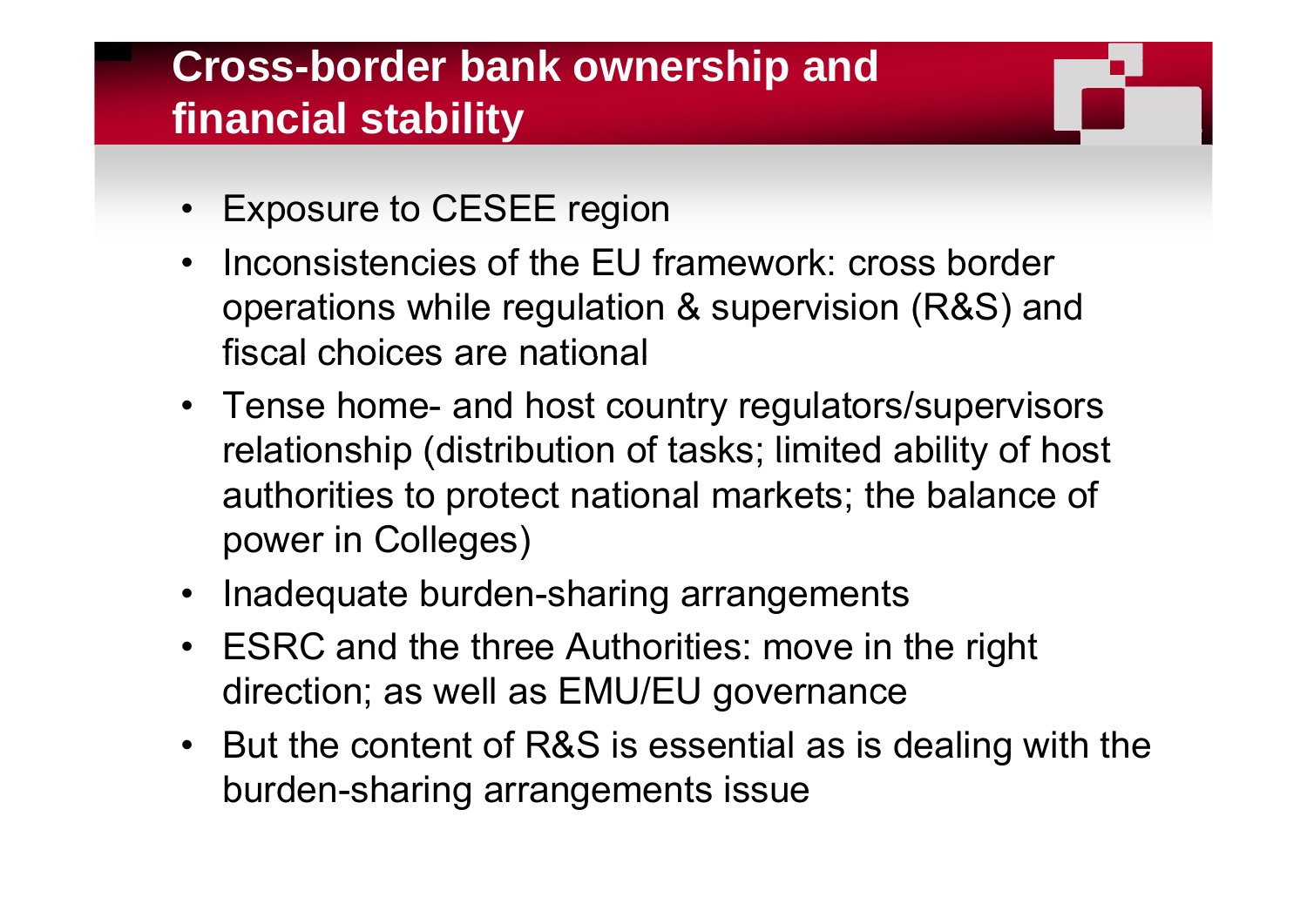#### **Policy options: 4 core issues**

- Lending prospects and economic recovery (effects of deleveraging)
- Crisis resolution
- Manage liquidity and solvency risks
- Combat boom and bust creating lending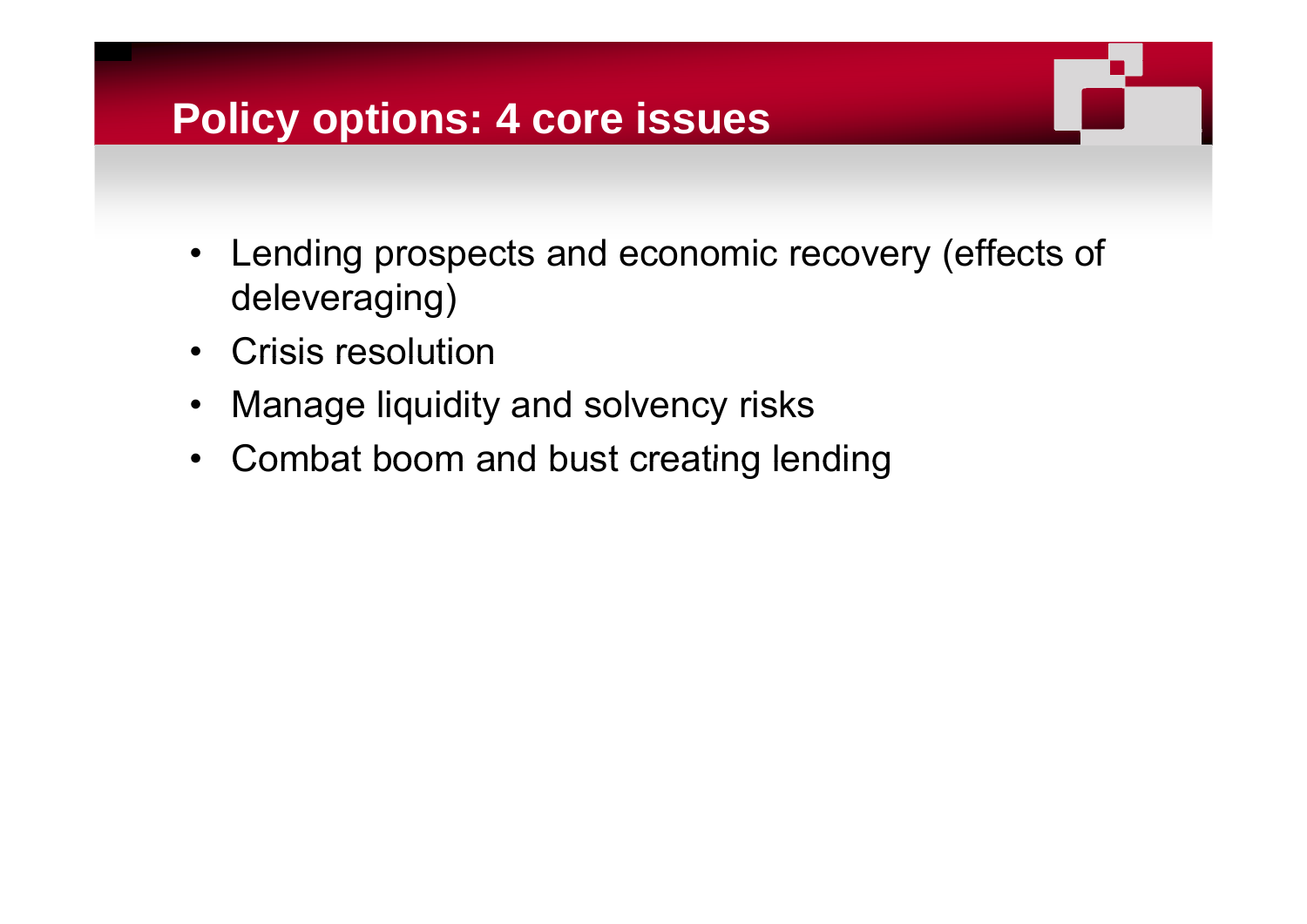#### **Credit to the private sector (in fixed exchange rate CESEE), September 2008 = 100**

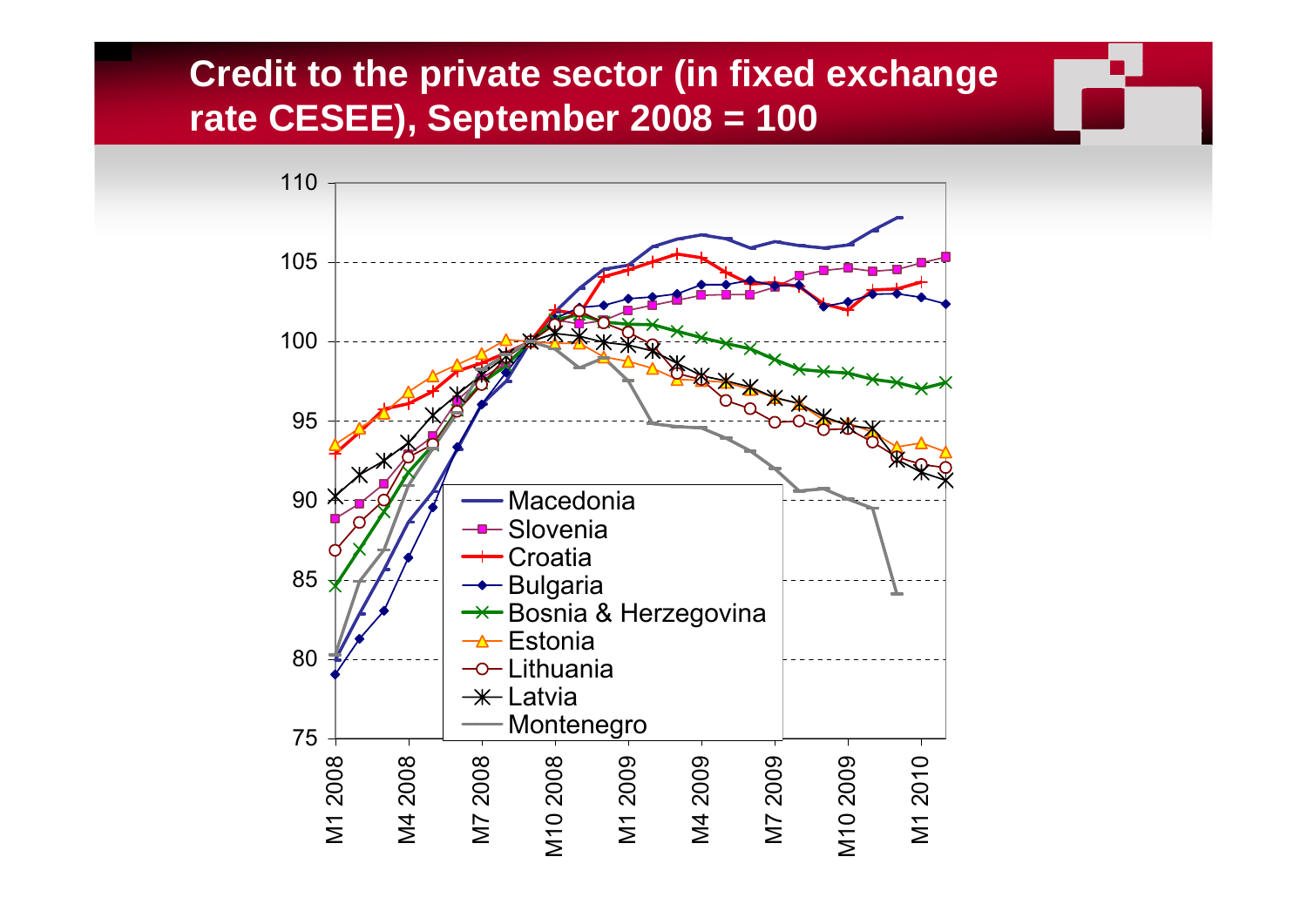### **Fiscal sustainability**

**Fiscal policy reaction: huge adjustment in CESEE**

#### **Average annual changes in total general g p, overnment ex penditures, 2008-2010**

|                 | <b>Nominal percent change</b> |      |      | Real percent change |        |      |  |
|-----------------|-------------------------------|------|------|---------------------|--------|------|--|
|                 | 2008                          | 2009 | 2010 | 2008                | 2009   | 2010 |  |
| <b>CESEE-17</b> | <b>19.2</b>                   | 0.5  | 3.9  | 9.2                 | $-2.6$ | 1.8  |  |
| <b>EU-15</b>    | 6.3                           | 5.4  | 1.8  | 2.8                 | 4.8    | 0.6  |  |
| Asia-6          | 14.2                          | 6.9  | 4.7  | 7.3                 | 5.3    | 1.4  |  |
| Latam-8         | 20.8                          | 13.0 | 10.1 | 12.7                | 8.0    | 5.2  |  |

*EU-15: increase in real expenditures in 2009*

*Asia and Latam: little adjustment Latam:*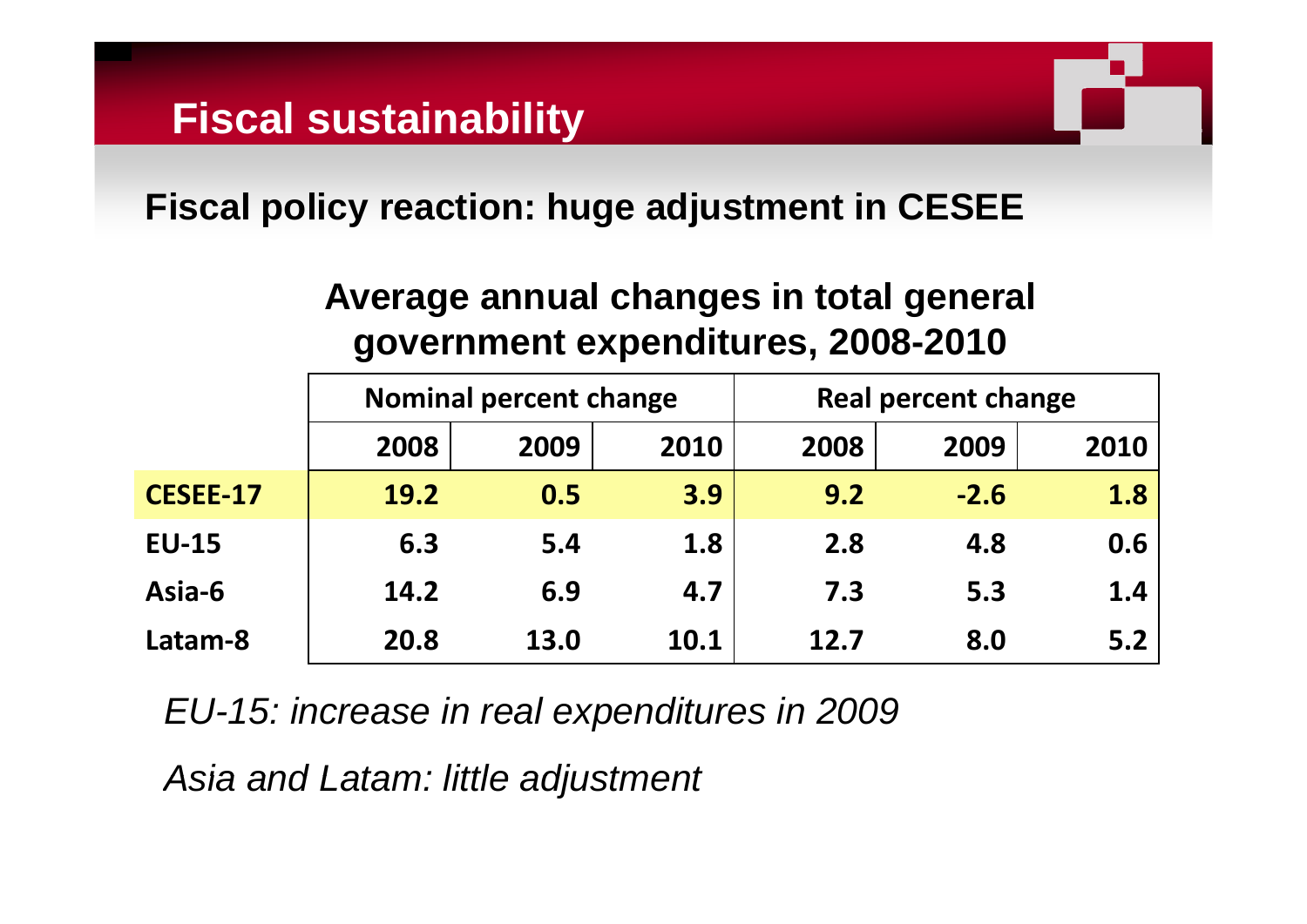#### **CESEE: favourable debt developments**

#### **General government balance and gross debt (% GDP), 2000-2010**



CESEE: low debt (on average), even after the crisis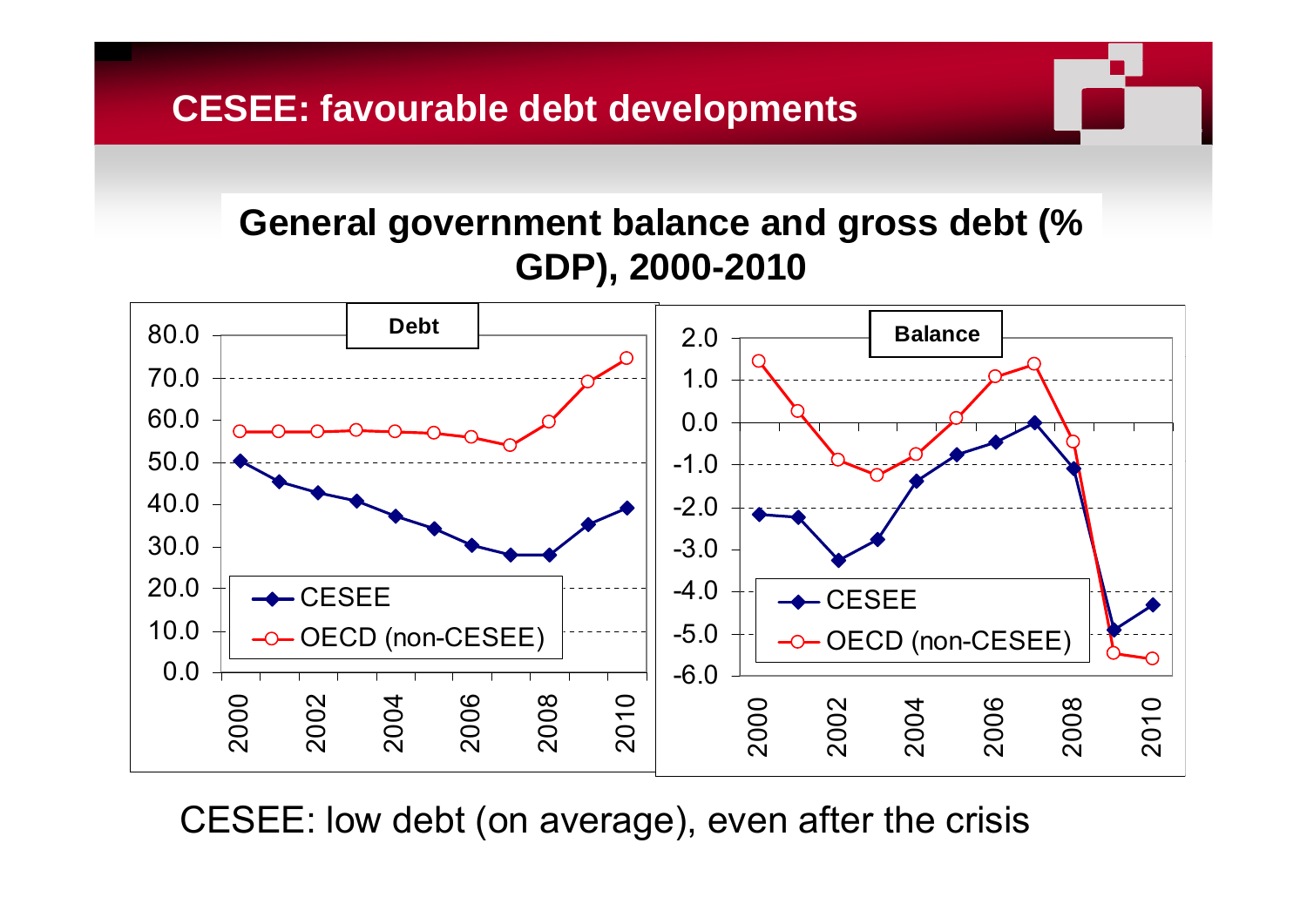#### **CESEE: GDP growth was well above the interest before the crisis**

#### **Nominal interest rate on government debt and ominal debt nominal GDP growth (%), 2000-2010**



*Note.* Interest rate=government interest expenditures/previous year gross debt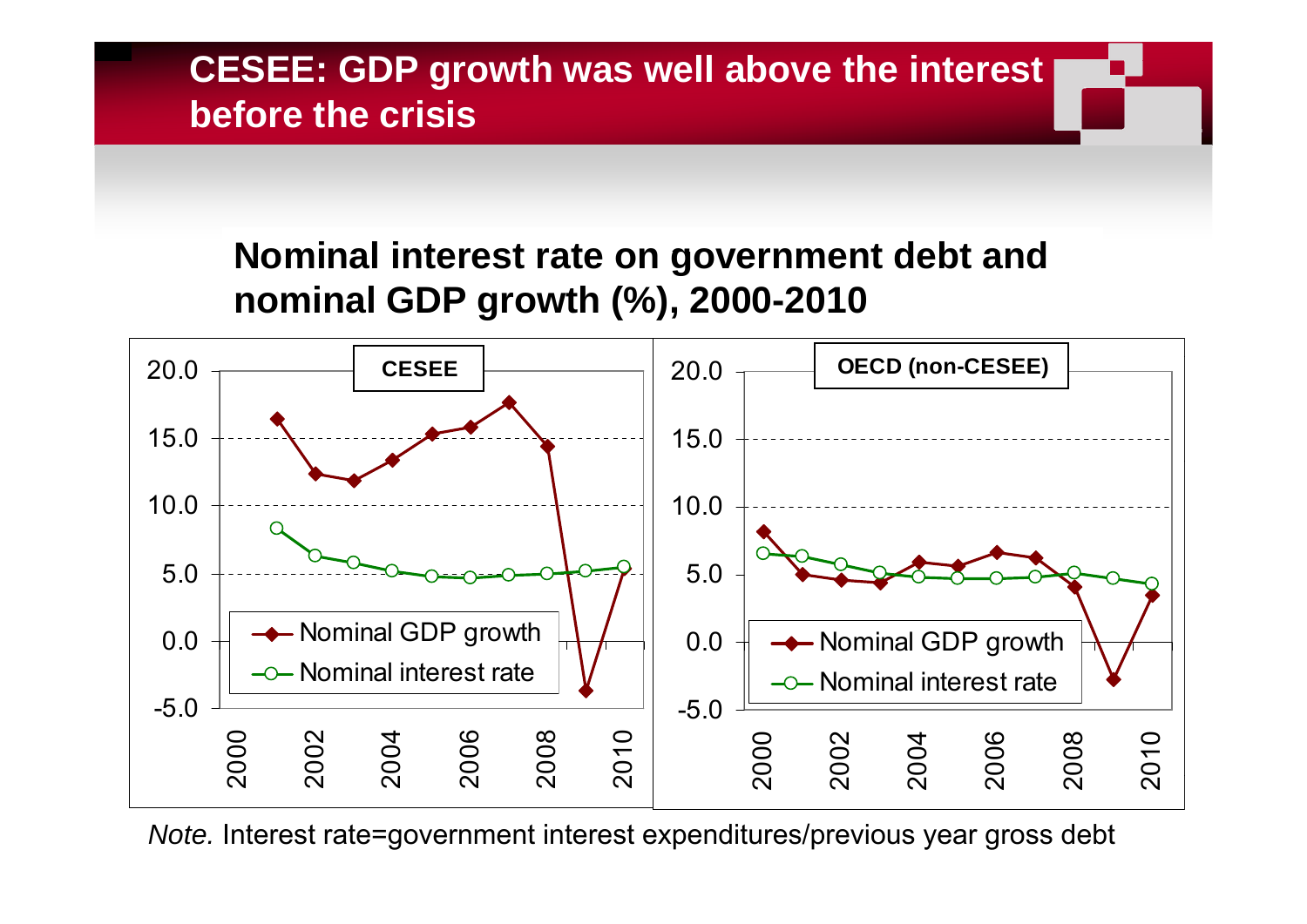#### **Cost of insurance against government default was not related to government debt**



**40**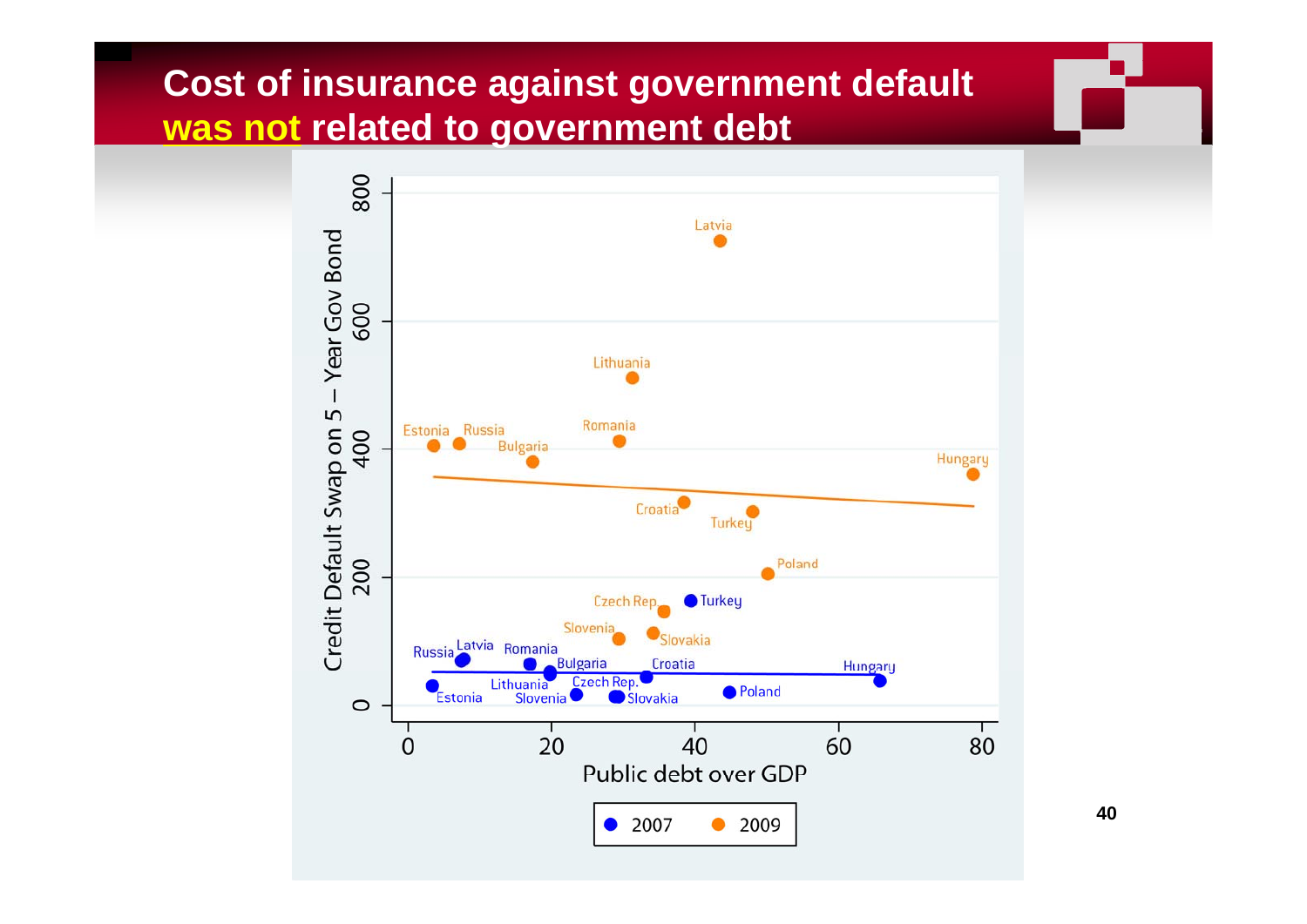#### **Cost of insurance against government default was related to external debt in 2009**



**41**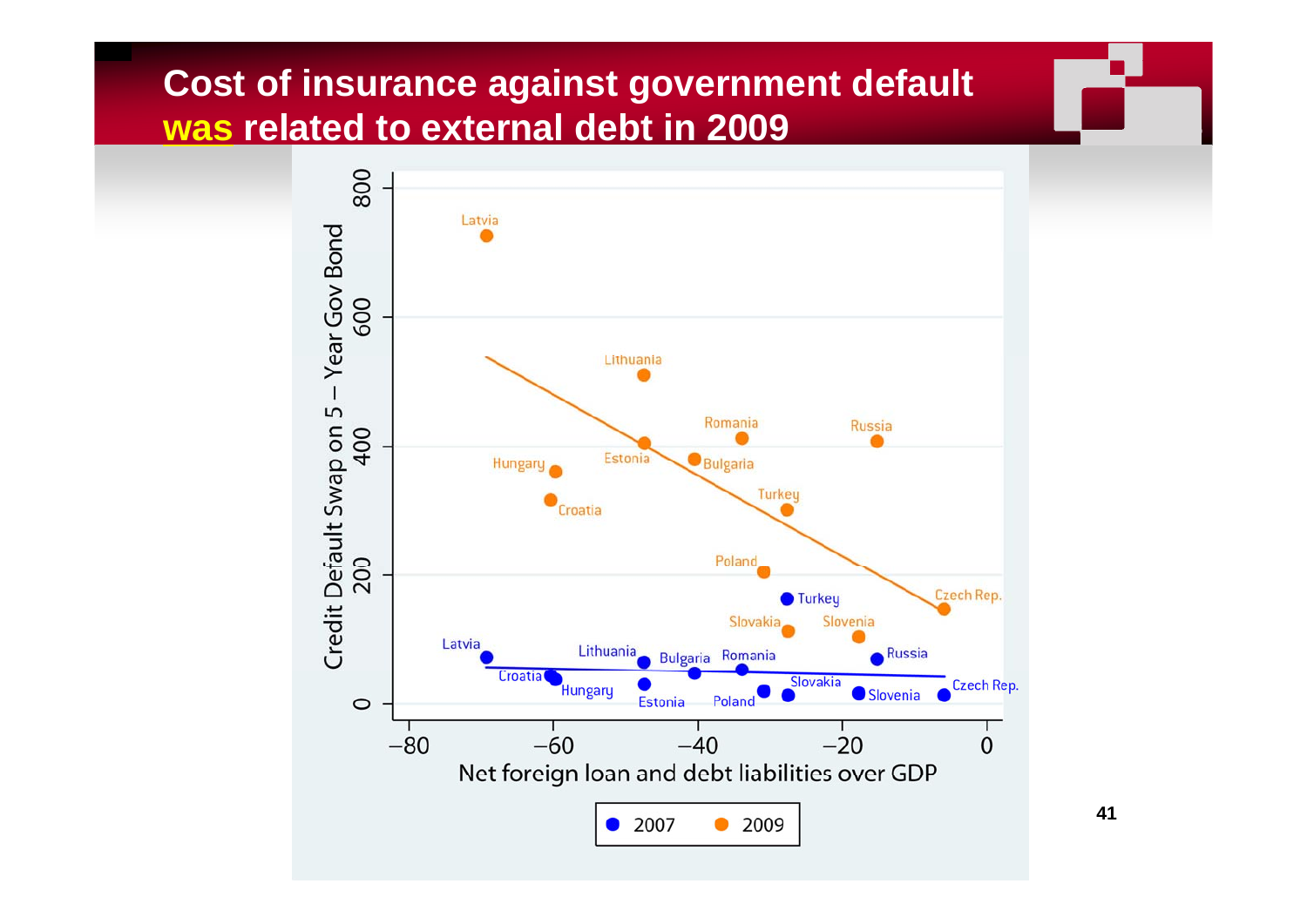#### **Government debt/GDP levels in 2007 in CESEE countries that turned to IMF in 2008/09**

| Armenia                       | 16 |
|-------------------------------|----|
| <b>Bosnia and Herzegovina</b> | 19 |
| Georgia                       | 22 |
| Hungary                       | 66 |
| Latvia                        | 9  |
| Romania                       | 13 |
| Serbia                        | 34 |
| <b>Ukraine</b>                | 13 |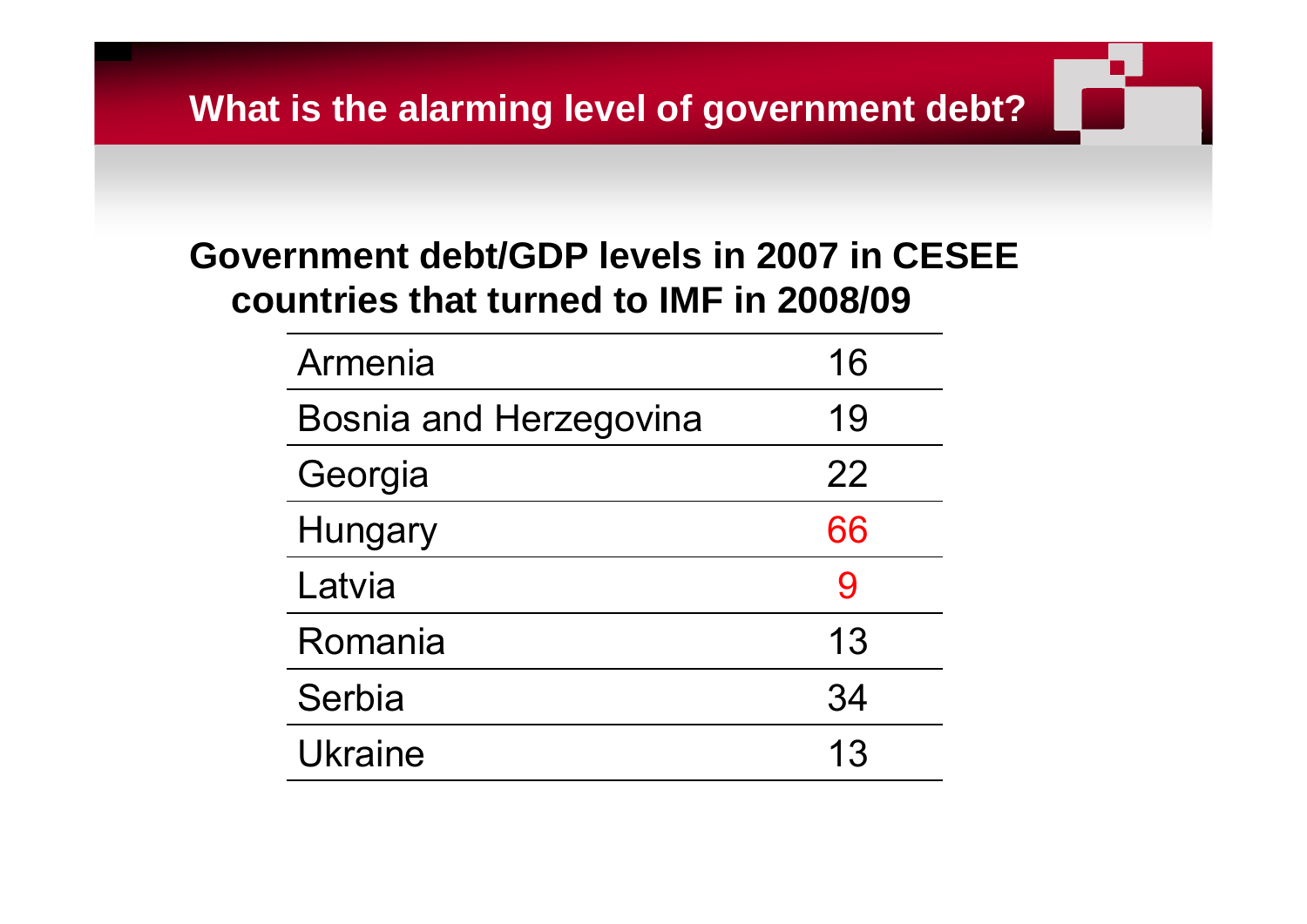#### **Government debt/GDP levels in the year before some the recent government defaults**

| Argentina 2002 | 45  |
|----------------|-----|
| Russia 1998    | .54 |
| Ukraine 1998   | 37  |

Source: Sturzenegger and Zettelmeyer, 2006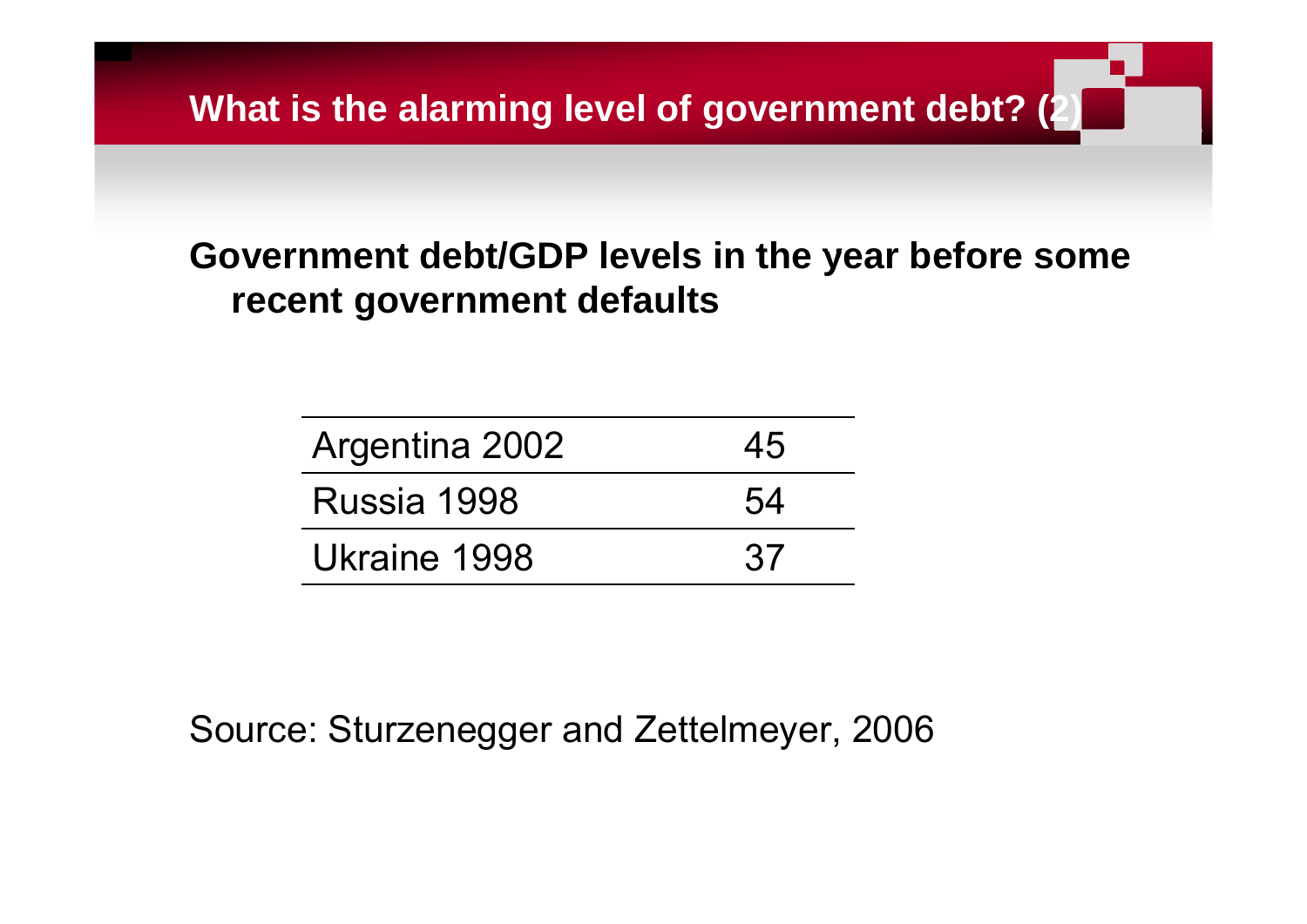#### **Expenditure and revenue ratios, GDP growth**

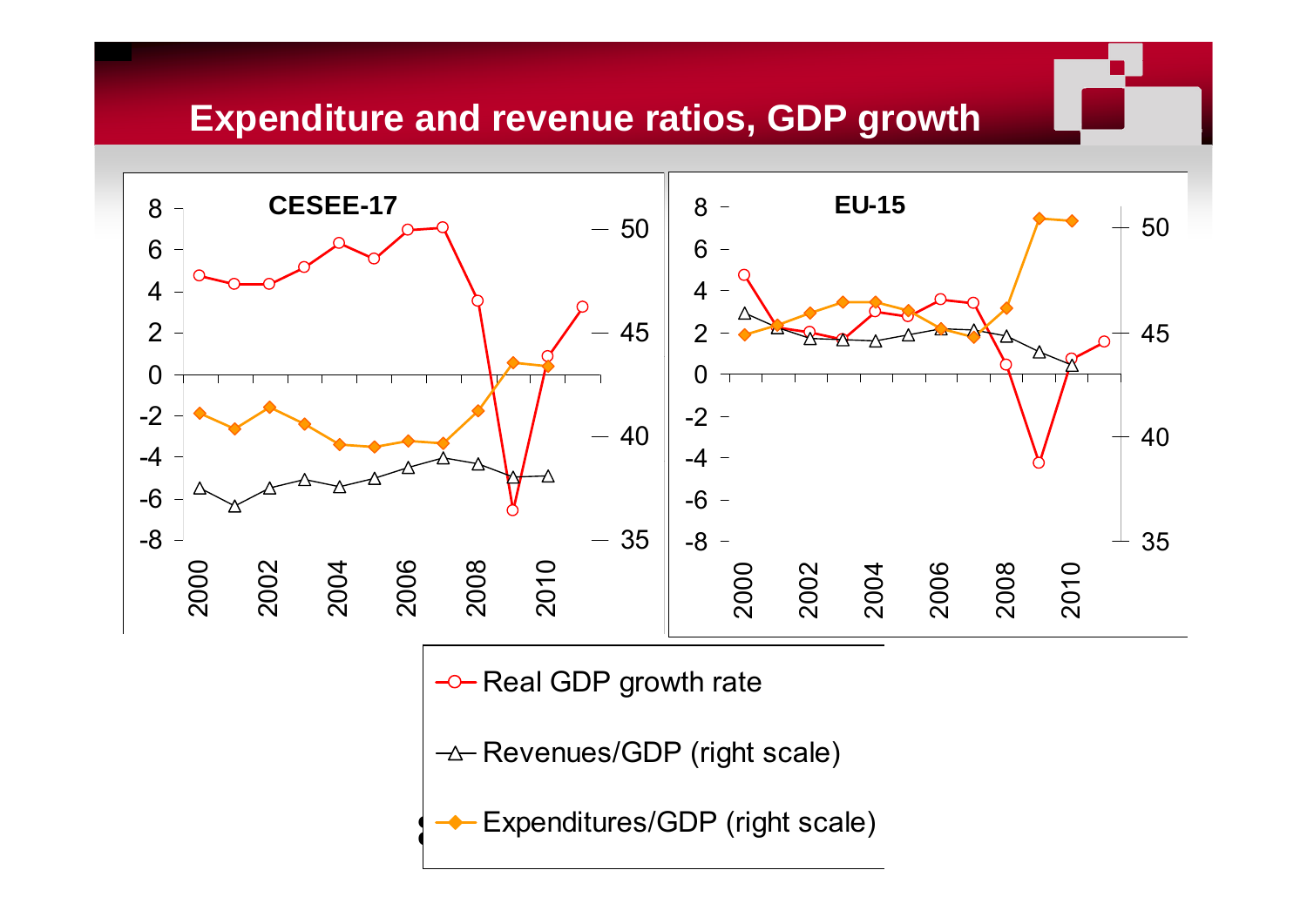#### **Implications of the crisis**

- •GDP fell:
	- Part of this fall is likely a permanent output loss
	- Part is a negative output gap that will correct
- •GDP growth: will be less than before the crisis
- •Interest rates: may be higher
- • Expenditure/GDP ratio: increased is most countries (even in the event of significant consolidation)  $\rightarrow$  when output fall is permanent, this creates a structural deficit
- Revenues fell, but revenue/GDP ratio is broadly stable
- •Markets became more sensitive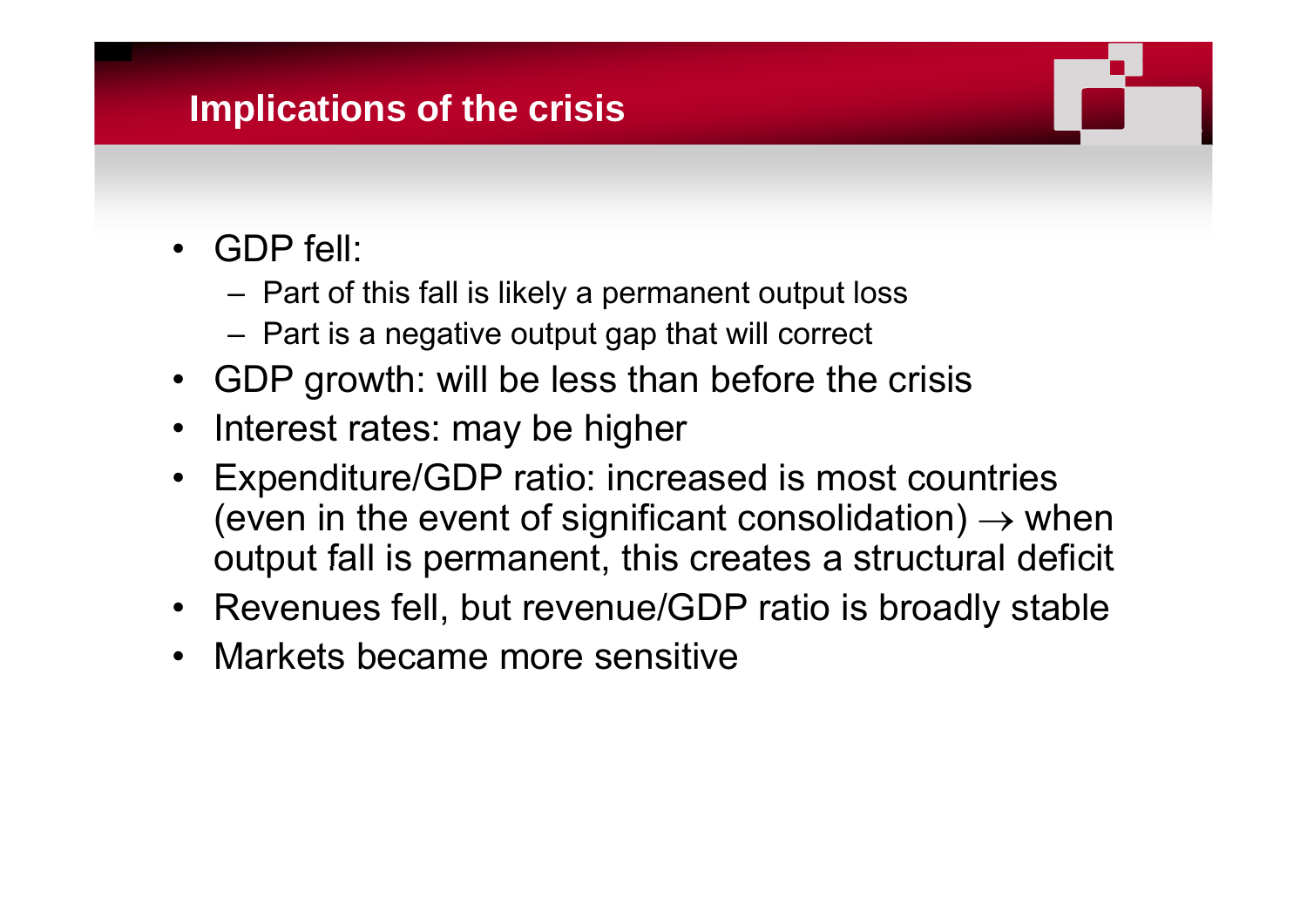# **Crucial question: output prospects**

Three options:

- 1 downturn in *purely cyclical* 1. and GDP will return to the pre-crisis trendline
- 2. part of the downturn in permanent, but the potential **growth rate** is unaffected
- f 3. part o f the downturn in permanent **and** the potential growth rate is also  $\frac{\mathtt{m}}{\mathtt{m}}$   $_{110}$ part of the downturn in<br>permanent **and** the<br>potential growth rate is also a<br>reduced **G**
- $\Rightarrow$  1 may characterise Asia,  $\qquad \, ^{\circ\hspace*{0.5mm} 0}$ CESEE will likely follow 2 or 3 $3<sup>80</sup>$

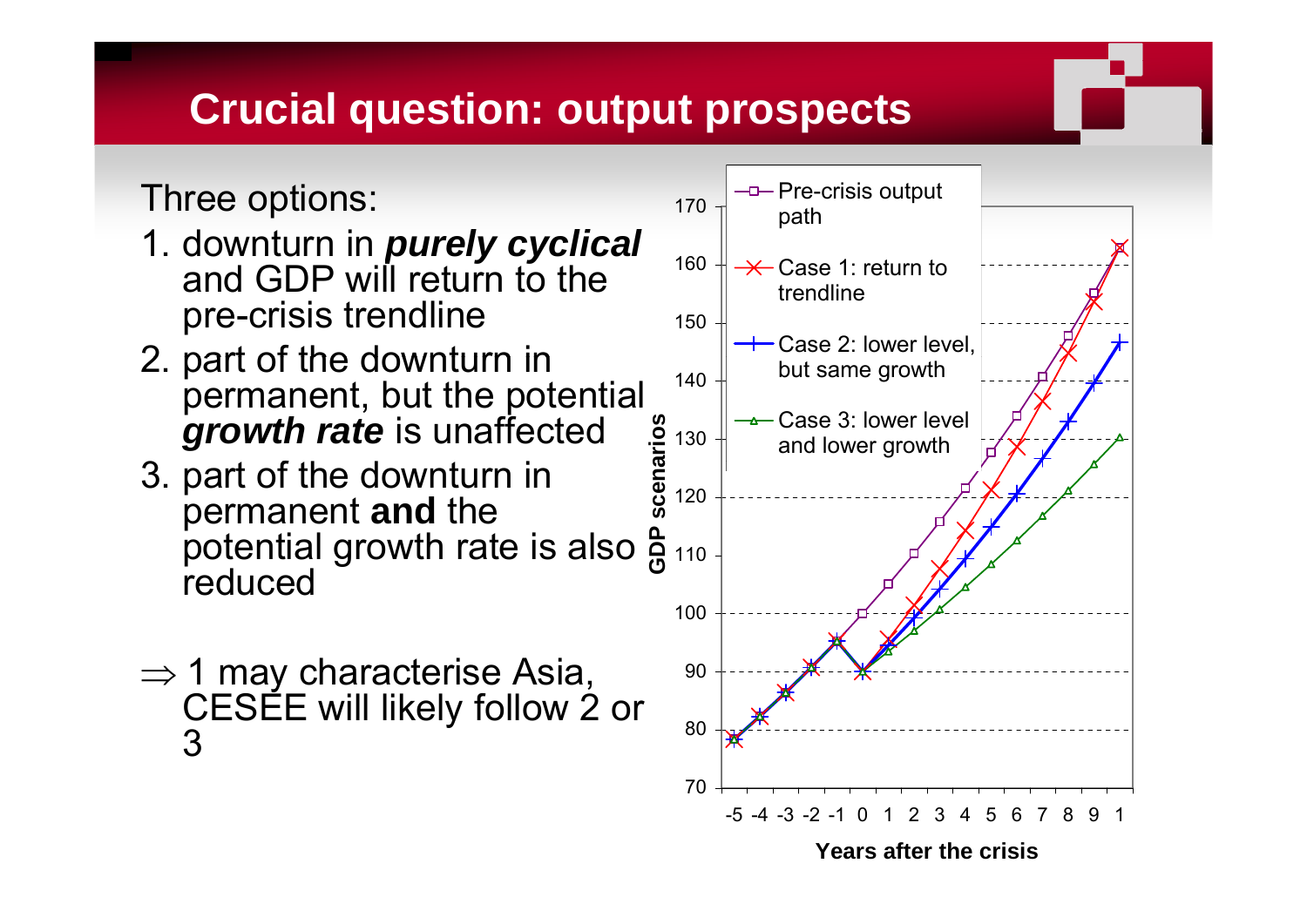#### **Illustrative scenarios for CESEE 1.**

Common to all scenarios:

- Expenditures are frozen till the expenditure/GDP ratio is restored to its pre-crisis level
- Revenue/GDP is constant
- 5% permanent GDP fall
- 5% output gap that corrects in 5 years
- Cyclical spending is related to output gap

**Scenario 1:** i-g = -2%; no further fiscal adjustment (in addition to restoring the expenditure/GDP ratio)

**Scenario 2a:** i-g = -0.5%, no further fiscal adjustment (in addition to restoring the expenditure/GDP ratio)

**Scenario 2b:** i-g = -0.5%, and further fiscal adjustment (in addition to restoring the expenditure/GDP ratio)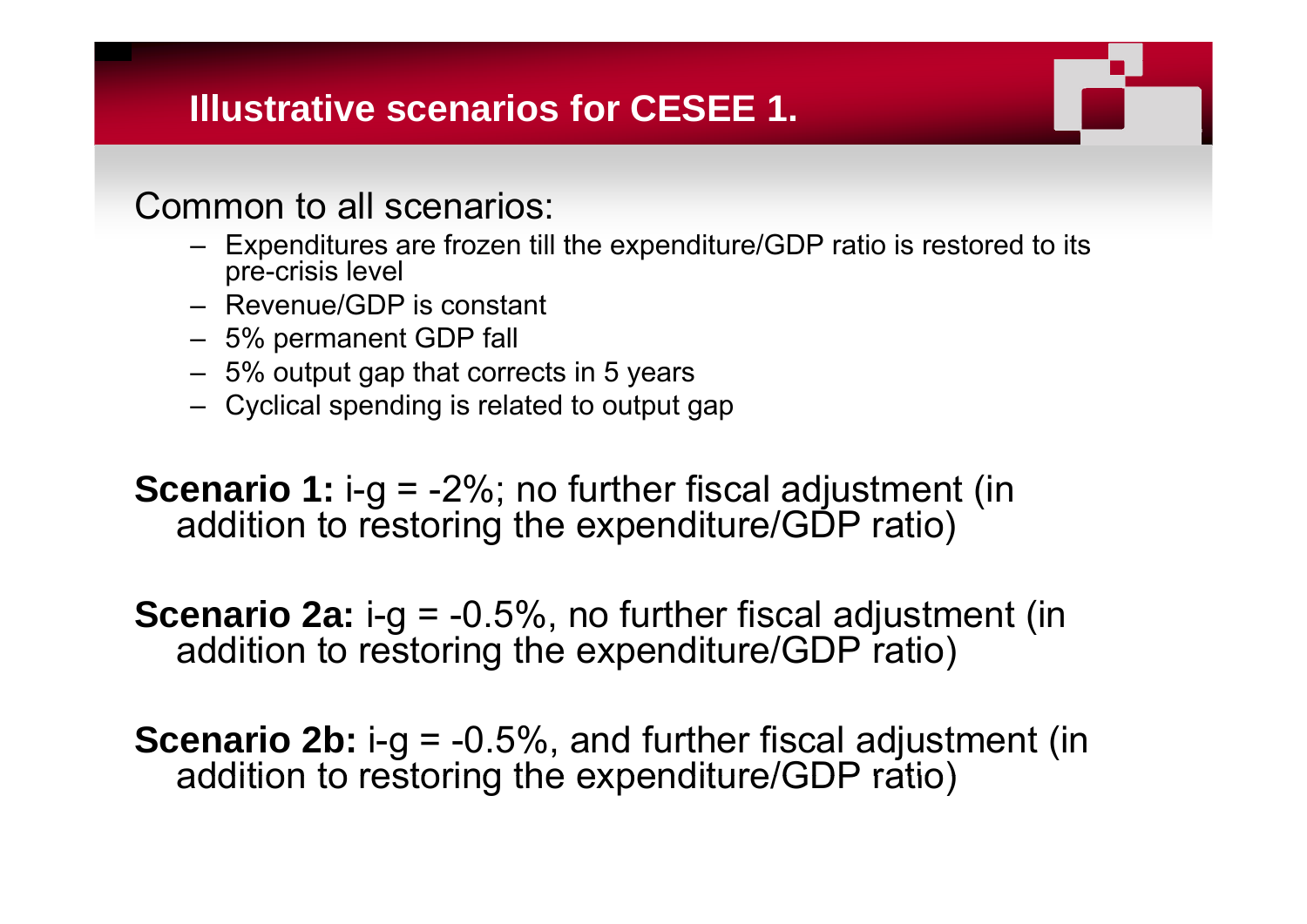#### **Illustrative scenarios for CESEE 2.**

GDP Debt/GDP Primary balance/GDP

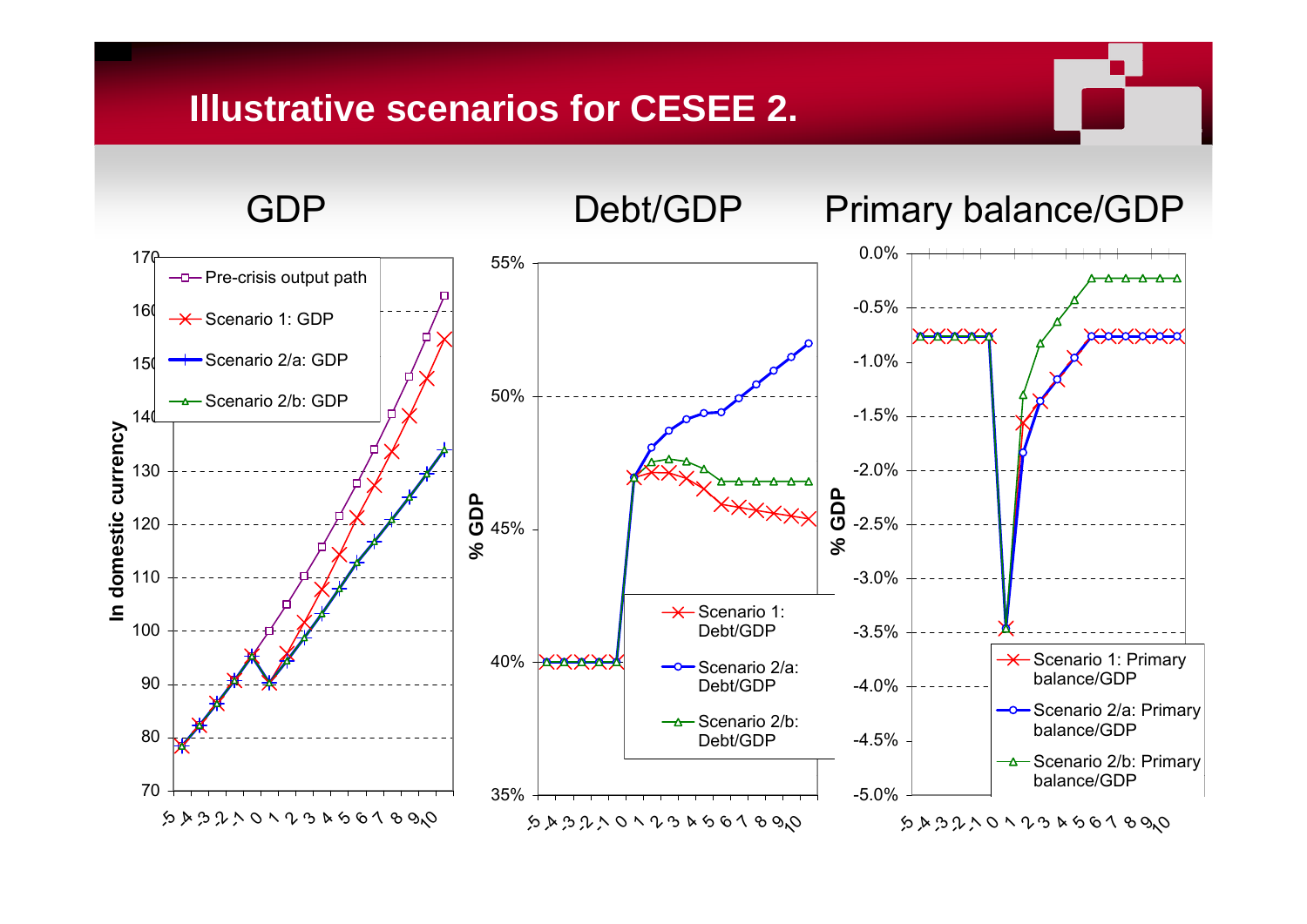# **Fiscal policy implications**

- Fiscal sustainability was not the problem prior to the crisis (interest rate well below growth)
- • ... but pro-cyclical and little demand management to contain pre-crisis credit growth
- Ability to tax is not affected; Whether the recent increase in expenditure/GDP ratio will become structural depends on GDP developments
- Key to public-debt: consolidation of private debt
- $\bullet$ • In case of risk to sustainability: prudent policies based on conservative growth and interest rate assumptions
- •But in order cases: premature fiscal consolidation while private sector deleveraging should be avoided
- Fiscal institutions
- •Role of the EU: should support counter-cyclical fiscal policy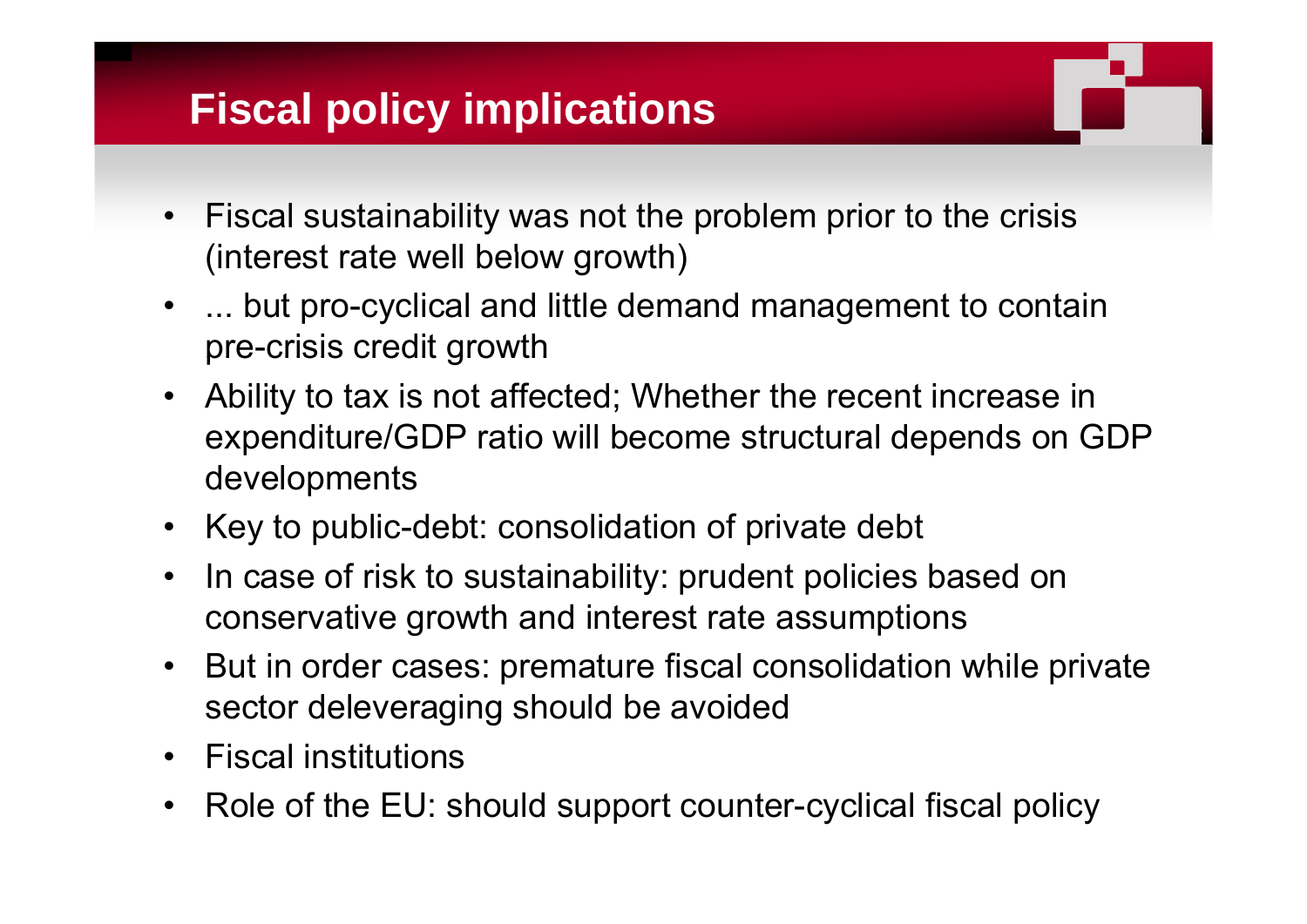# **Policies: How good the EU framework?**

- •• Benefits of integration model conditional on national policies
- But EU responsibility: incentivise good national policies, help focus the policymakers' attention on the important
- Positives
	- Single market: market access, mobility of technology, capital and labour
	- EU transfers
	- Institutional and policy anchoring (avoidance of costly firstorder policy mistakes)
	- Crisis management initiatives (Vienna initiative, financial assistance) – but no ECB support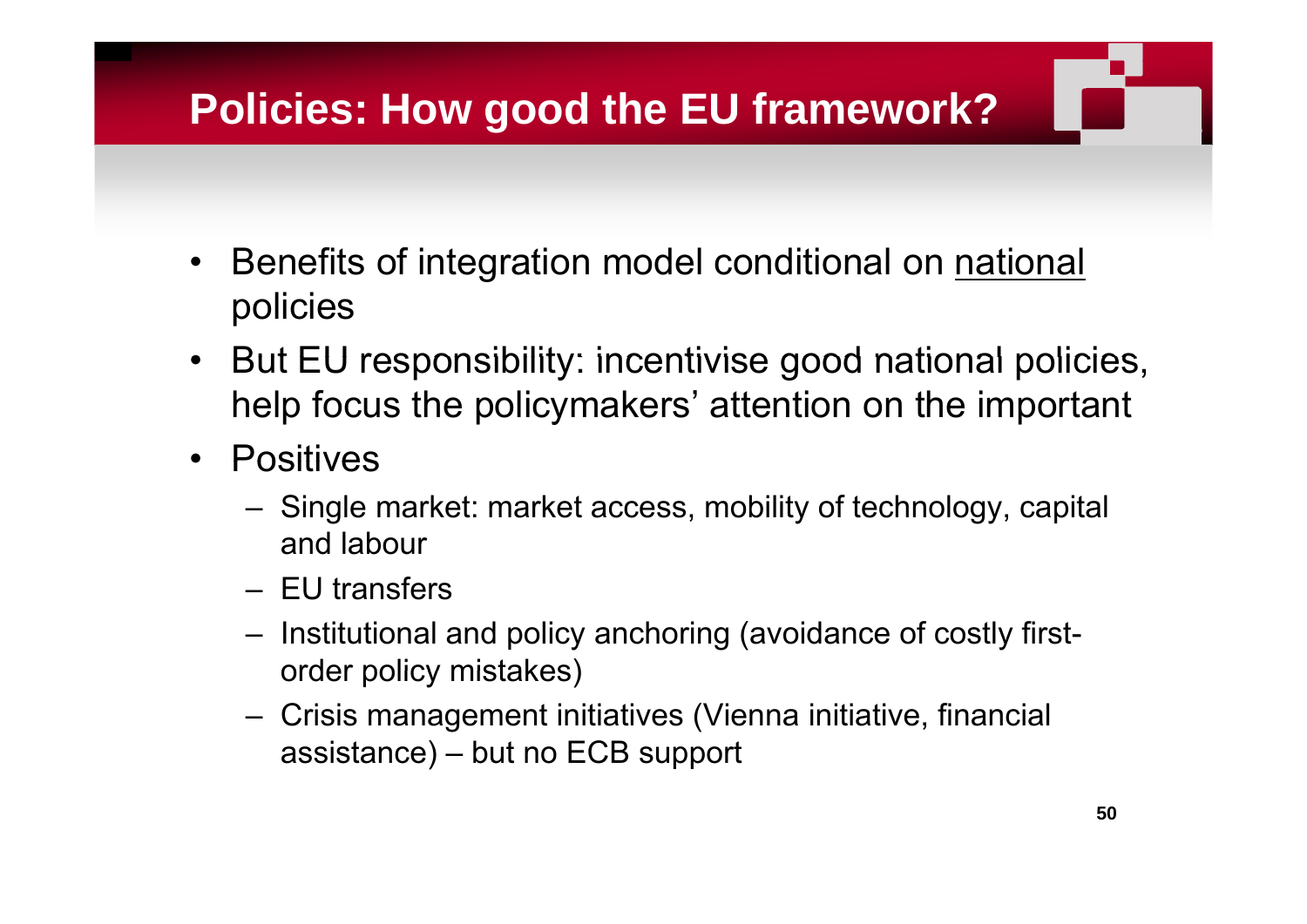# **The negatives**

- • **No coherent growth strategy**
	- Instruments (structural funds), but growth policy (Lisbon) often ill-suited to emerging economies, and ineffective
- **Fiscal focus**
	- $-$  Too often, implicit assumption that all what you need is only to keep your fiscal house in order
- **Too benign view of capital market integration**
	- Micro: risks of misallocation of capital underestimated
	- Macro: destabilising capital flows and foreign currency borrowing not considered an issue
- **Fatal attraction of monetary union**
	- $-$  Euro membership as holy grail, rather than case-bycase approach to exchange-rate regime choice **<sup>51</sup>**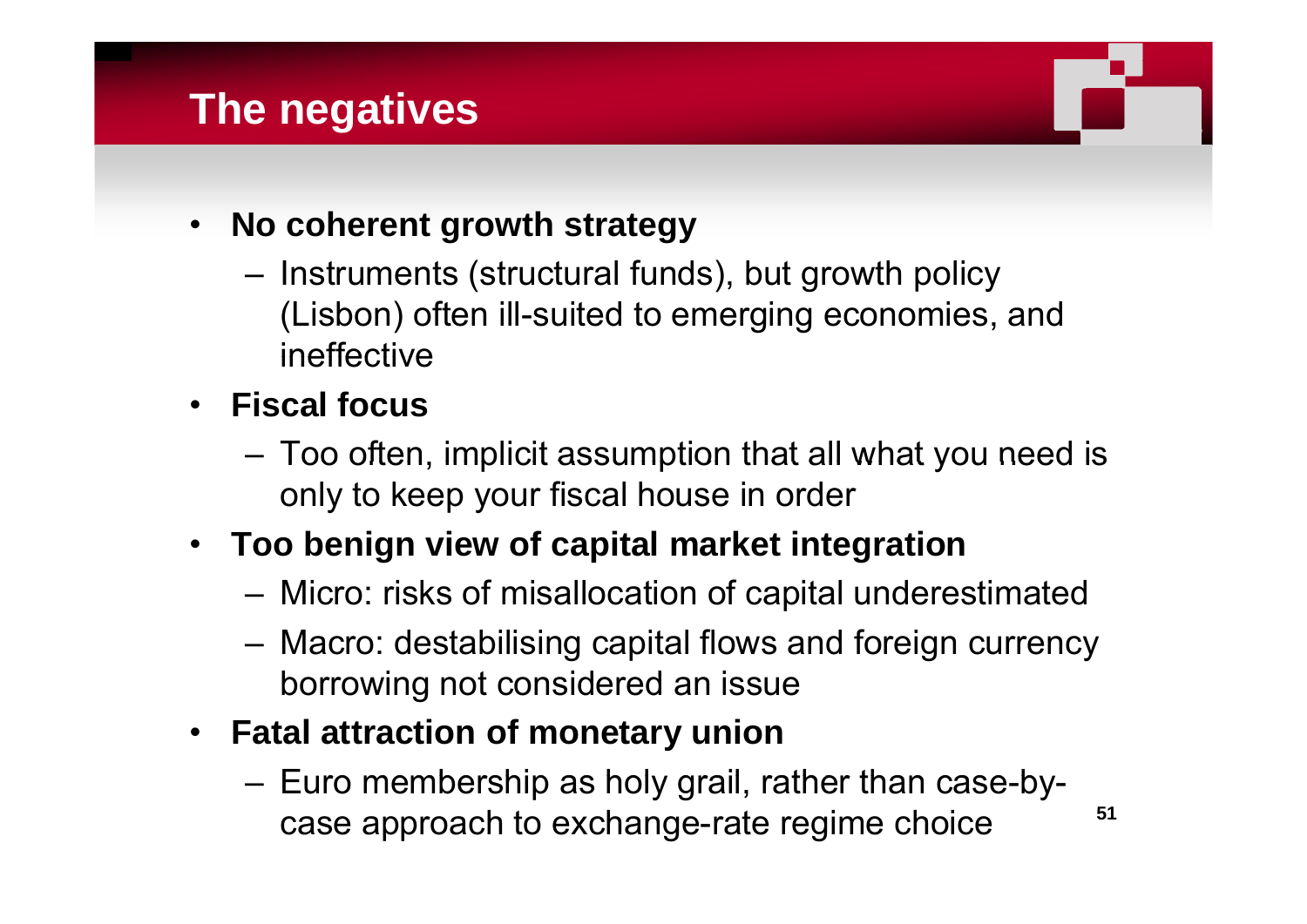#### **Lessons to learn**

- **Preserve integration model of growth**
	- –Cost of ditching it would be significant
- **But reform it**
	- –More emphasis on supply-side conditions
	- –– More economic (less legalistic) approach of integration
	- Get the framework right: proper incentives & surveillance
- **Emphasise conditions for successful financial integration**
- **Review conditions for euro membership**
- •**Design better crisis resolution mechanism**  $52$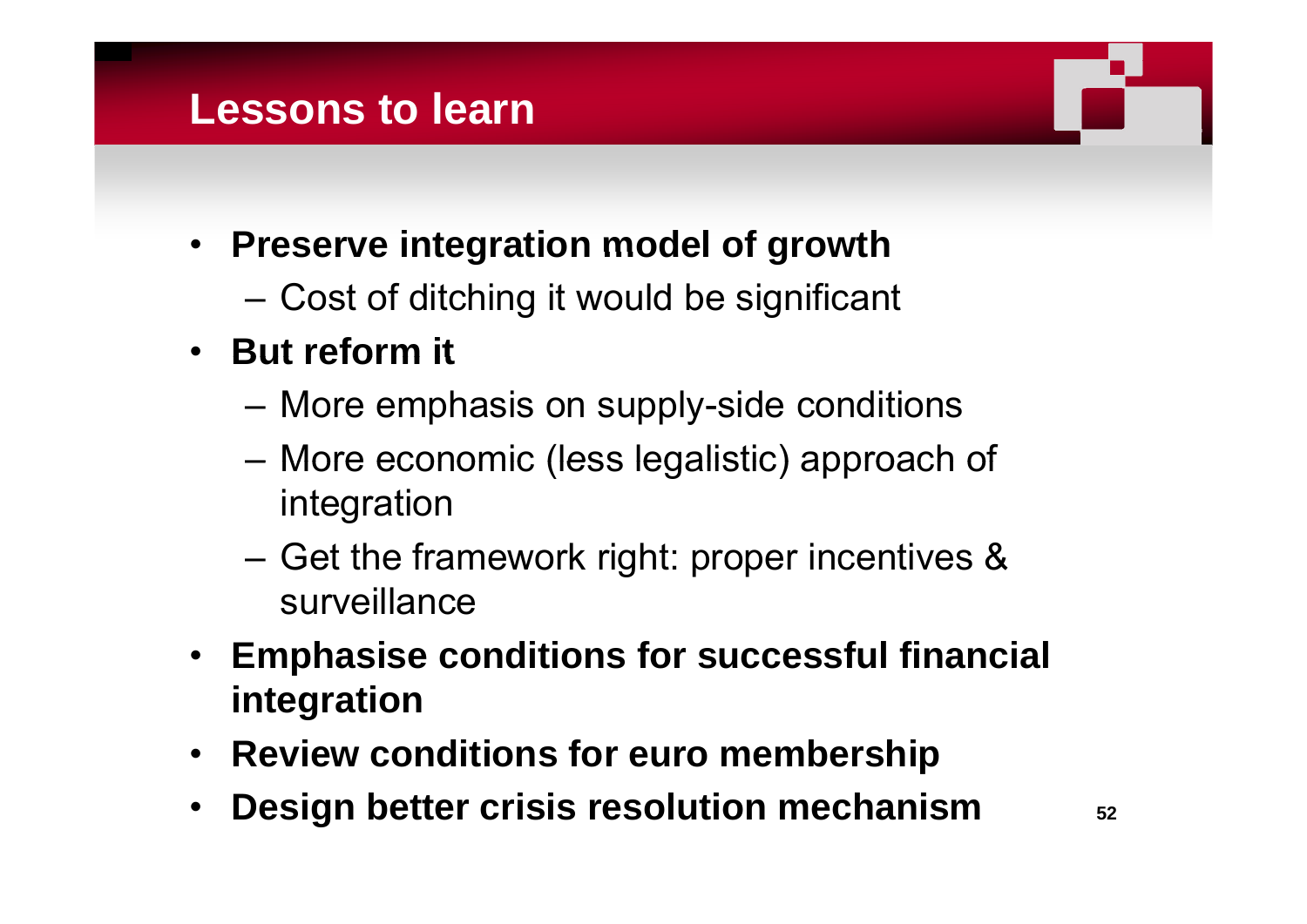

# Growth model is not broken, but it needs to be fixed